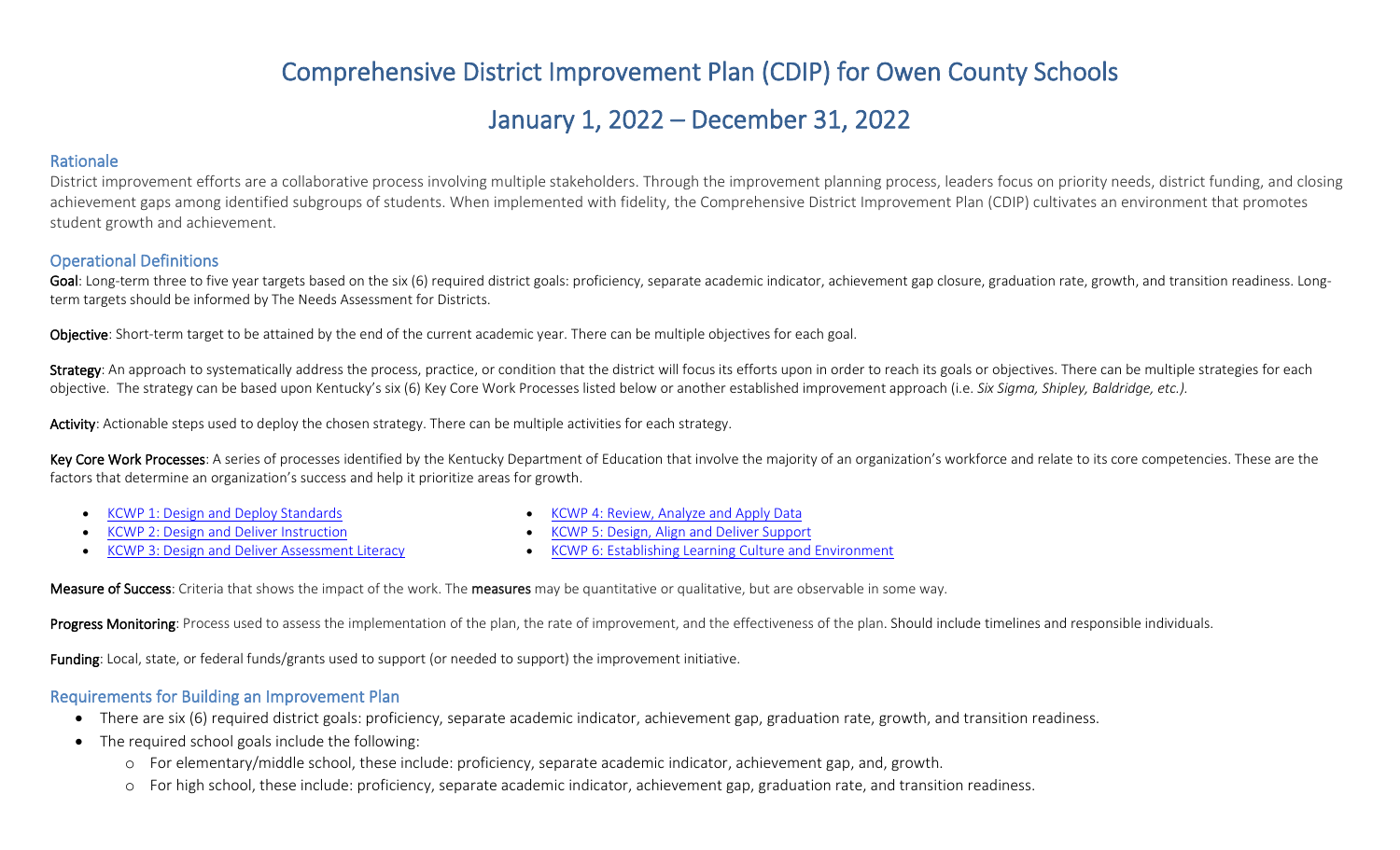## 1: Proficiency Goal

Goal 1 (State your proficiency goal.): By the end of the 2022-2023 school year, 70% of students will be Proficient/Distinguished in Reading and Math as measured by the NWEA MAP (elementary and middle) and ACT (high) assessments.

| Objective                                                                                                                                                                                                                        | Strategy                                                                                                  | <b>Activities</b>                                                                                                                            | <b>Measure of Success</b>                                                                                                                                                                    | <b>Progress Monitoring</b>                                                                                                                                                                                                                                                                                  | <b>Funding</b>                                                            |
|----------------------------------------------------------------------------------------------------------------------------------------------------------------------------------------------------------------------------------|-----------------------------------------------------------------------------------------------------------|----------------------------------------------------------------------------------------------------------------------------------------------|----------------------------------------------------------------------------------------------------------------------------------------------------------------------------------------------|-------------------------------------------------------------------------------------------------------------------------------------------------------------------------------------------------------------------------------------------------------------------------------------------------------------|---------------------------------------------------------------------------|
| Teachers and students will<br>participate in a common<br>instructional framework that<br>focuses on core standards,<br>formative assessments, and<br>planning for student<br>engagement.<br>KCWP <sub>1</sub>                    | Provide common frameworks<br>for curriculum, instruction, and<br>assessment to ensure student<br>success. | Conduct ELEOT, and other<br>instructional walkthroughs, to<br>measure student engagement and<br>instructional pedagogy within<br>classrooms. | Administrative<br>Certification in ELEOT<br>2.<br>ELEOT Walkthrough<br>Reports.<br>Curriculum Checks<br>3.<br>Other Walkthrough<br>4.<br>Reports                                             | Completed ELEOT Certifications - 01/03/2022<br>ELEOT Walkthrough Cycle $1 - 01/31/2022$<br>ELEOT Walkthrough Cycle $2 - 04/15/2022$<br>ELEOT Walkthrough Cycle 3 - 09/30/2022<br>Curriculum Checks - Monthly<br>Walkthrough Reports - Monthly<br>SBDM Agendas and Minutes<br><b>BOE Agendas and Minutes</b> | \$0<br>General Fund<br><b>ESSER</b>                                       |
| <b>KCWP<sub>2</sub></b><br><b>KCWP3</b><br>KCWP <sub>4</sub><br><b>KCWP 5</b><br>KCWP <sub>6</sub>                                                                                                                               |                                                                                                           | Teachers will use a common<br>instructional framework.                                                                                       | Professional Growth<br>Plans<br>2.<br>Professional<br>Development Records<br>of Participation<br><b>Teacher Reflections</b><br>$\mathcal{E}$<br><b>TPGES Evaluations</b><br>$\overline{4}$ . | Professional Learning - 08/16/2022<br>Staff Professional Growth Plans - 09/30/2022<br>Teacher Reflections - 09/21/2022<br>TPGES Observations - 03/31/2023<br>SBDM Agendas and Minutes<br><b>BOE Agendas and Minutes</b>                                                                                     | \$6,000<br>General Fund<br><b>ESSER</b><br>Title I<br>Title IV<br>Title V |
|                                                                                                                                                                                                                                  |                                                                                                           | Vertical content meetings will be<br>implemented across the district to<br>review the learning continuum in<br>reading and mathematics.      | Vertical Meeting<br>Agendas<br>2. Highlighted Standard<br>Sets with what was<br>taught in the previous<br>year.                                                                              | Districtwide Vertical Content Meetings -<br>06/01/2022 and 08/12/2022<br>Highlighted Content Standard Sets Given to<br>Next Grade Level-06/01/2022<br>SBDM Agendas and Minutes<br><b>BOE Agendas and Minutes</b>                                                                                            | \$2,000<br>General Fund<br><b>ESSER</b><br>Title I<br>Title IV<br>Title V |
| All schools will select or develop<br>comprehensive curricula for ELA<br>and Math. Curricula will be<br>researched, analyzed, and<br>approved by SBDM Councils.<br>KCWP <sub>1</sub><br><b>KCWP 2</b><br><b>KCWP<sub>3</sub></b> | Provide common frameworks<br>for curriculum, instruction, and<br>assessment to ensure student<br>success. | Conduct ELEOT, and other<br>instructional walkthroughs, to<br>measure student engagement and<br>instructional pedagogy within<br>classrooms. | Administrative<br>Certification in ELEOT<br>ELEOT Walkthrough<br>2.<br>Reports.<br>Curriculum Checks<br>3.<br>Other Walkthrough<br>4.<br>Reports                                             | Completed ELEOT Certifications - 01/03/2022<br>ELEOT Walkthrough Cycle $1 - 01/31/2022$<br>ELEOT Walkthrough Cycle 2 - 04/15/2022<br>ELEOT Walkthrough Cycle 3 - 09/30/2022<br>Curriculum Checks - Monthly<br>Walkthrough Reports - Monthly<br>SBDM Agendas and Minutes<br><b>BOE Agendas and Minutes</b>   | \$0\$<br>General Fund<br><b>ESSER</b>                                     |
| <b>KCWP4</b><br><b>KCWP5</b>                                                                                                                                                                                                     |                                                                                                           | Teachers will use a common<br>instructional framework.                                                                                       | Professional Growth<br>Plans                                                                                                                                                                 | Professional Learning - 08/16/2022<br>Staff Professional Growth Plans - 09/30/2021                                                                                                                                                                                                                          | \$6,000<br>General Fund                                                   |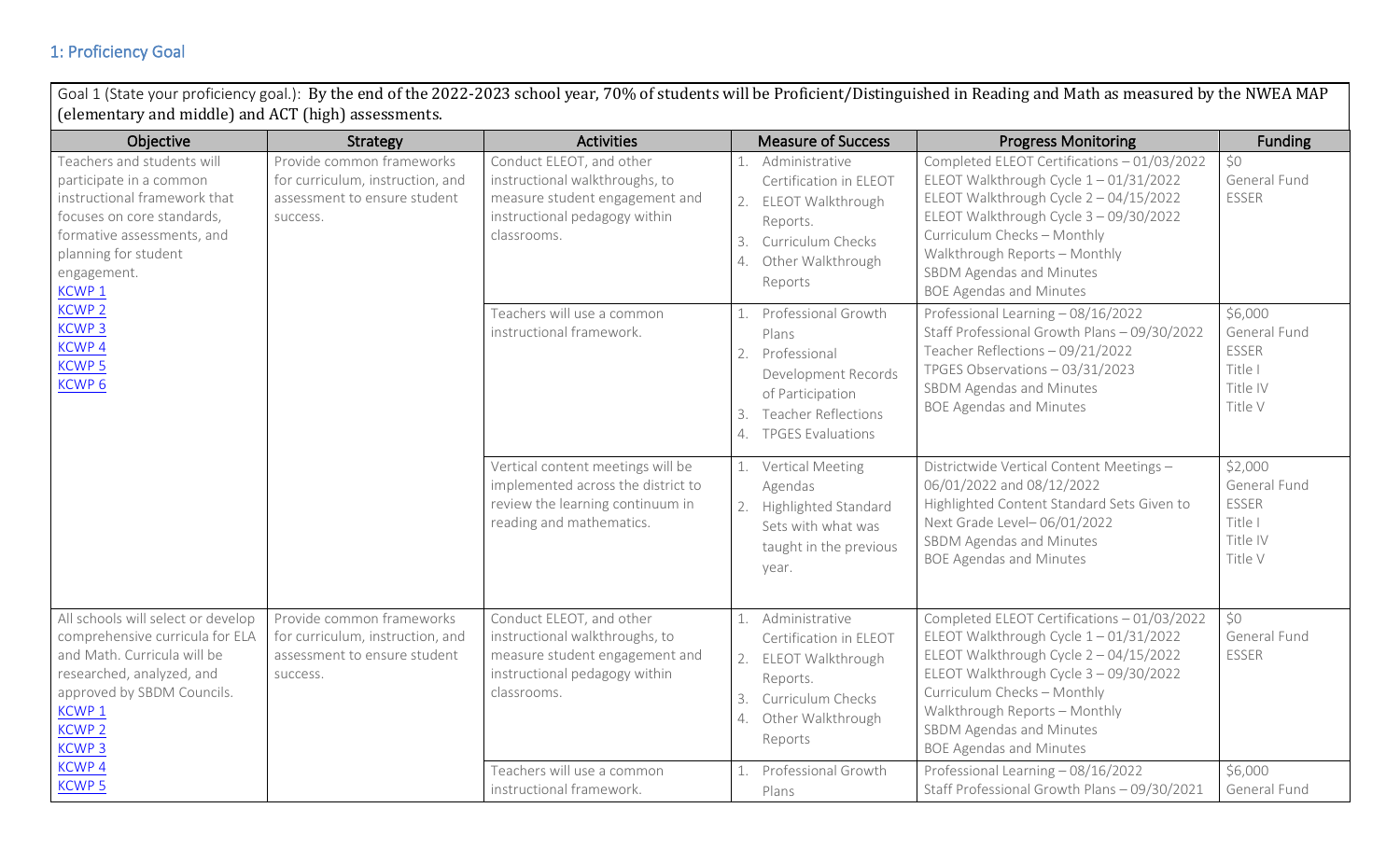| (elementary and middle) and ACT (high) assessments.                                                                                                                                                                                |                                                                                                                                                                                                         |                                                                                                                                         |                                                                                                                                            | Goal 1 (State your proficiency goal.): By the end of the 2022-2023 school year, 70% of students will be Proficient/Distinguished in Reading and Math as measured by the NWEA MAP                                 |                                                                                                                                                     |
|------------------------------------------------------------------------------------------------------------------------------------------------------------------------------------------------------------------------------------|---------------------------------------------------------------------------------------------------------------------------------------------------------------------------------------------------------|-----------------------------------------------------------------------------------------------------------------------------------------|--------------------------------------------------------------------------------------------------------------------------------------------|------------------------------------------------------------------------------------------------------------------------------------------------------------------------------------------------------------------|-----------------------------------------------------------------------------------------------------------------------------------------------------|
| Objective                                                                                                                                                                                                                          | Strategy                                                                                                                                                                                                | <b>Activities</b>                                                                                                                       | <b>Measure of Success</b>                                                                                                                  | <b>Progress Monitoring</b>                                                                                                                                                                                       | <b>Funding</b>                                                                                                                                      |
| KCWP <sub>6</sub>                                                                                                                                                                                                                  |                                                                                                                                                                                                         |                                                                                                                                         | Professional<br>Development Records<br>of Participation<br><b>Teacher Reflections</b><br>3.<br><b>TPGES Evaluations</b><br>$\mathcal{A}$ . | Teacher Reflections - 09/21/2022<br>TPGES Observations - 03/31/2023<br>SBDM Agendas and Minutes<br><b>BOE Agendas and Minutes</b>                                                                                | <b>ESSER</b><br>Title I<br>Title IV<br>Title V                                                                                                      |
|                                                                                                                                                                                                                                    |                                                                                                                                                                                                         | Vertical content meetings will be<br>implemented across the district to<br>review the learning continuum in<br>reading and mathematics. | Vertical Meeting<br>Agendas<br>Highlighted Standard<br>Sets with what was<br>taught in the previous<br>year.                               | Districtwide Vertical Content Meetings -<br>06/01/2022 and 08/12/2022<br>Highlighted Content Standard Sets Given to<br>Next Grade Level-06/01/2022<br>SBDM Agendas and Minutes<br><b>BOE Agendas and Minutes</b> | \$2,000<br>General Fund<br><b>ESSER</b><br>Title I<br>Title IV<br>Title V                                                                           |
| Implement personalized<br>learning strategies and<br>opportunities (differentiation) to<br>increase student engagement.<br>KCWP <sub>1</sub><br><b>KCWP2</b><br><b>KCWP3</b><br><b>KCWP4</b><br><b>KCWP 5</b><br>KCWP <sub>6</sub> | Create flexible, personalized<br>learning opportunities for all<br>students using research-based<br>strategies (i.e. John Hattie,<br>Gregory Yates, Douglas Fisher,<br>Nancy Frey, Catlin Tucker, etc.) | Develop and implement common<br>examples of personalized learning.                                                                      | Common Personalized<br>Learning Examples                                                                                                   | Develop Personalized Learning Examples -<br>06/01/2022<br>Implement Personalized Learning Examples -<br>12/30/2022<br>SBDM Agendas and Minutes<br><b>BOE Agendas and Minutes</b><br>Walkthroughs<br>Lesson Plans | \$500<br>General Fund<br><b>ESSER</b><br>Gifted and<br>Talented<br>Preschool<br><b>IDEA</b><br>Title I<br>Title III<br>Title IV<br>Title V          |
|                                                                                                                                                                                                                                    | Invest in curriculum materials<br>and other instructional tools to<br>meet the personalized learning<br>needs of students.                                                                              | Purchase curriculum and instructional<br>materials for personalized learning.                                                           | Curriculum Purchased<br><b>Instructional Materials</b><br>Purchased<br>Hexagon Tool<br>3.                                                  | Curriculum Purchased - 03/31/2022<br>Instructional Materials Purchased -<br>03/31/2022<br>SBDM Agendas and Minutes<br><b>BOE Agendas and Minutes</b>                                                             | \$300,000<br>General Fund<br>CARES Act Funds<br>ESSER<br>Gifted and<br>Talented<br>Preschool<br>IDEA<br>Title I<br>Title III<br>Title IV<br>Title V |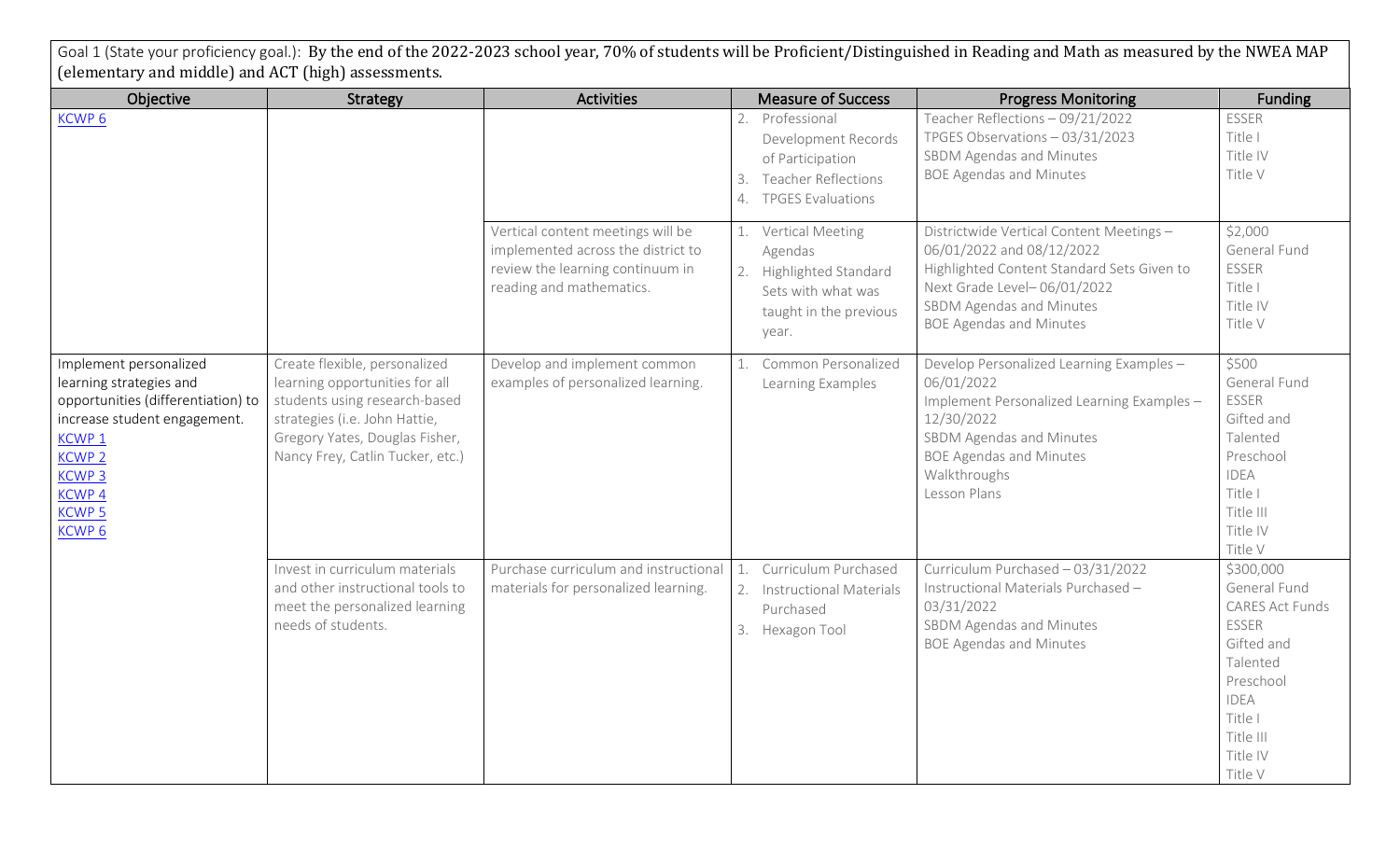Goal 1 (State your proficiency goal.): By the end of the 2022-2023 school year, 70% of students will be Proficient/Distinguished in Reading and Math as measured by the NWEA MAP (elementary and middle) and ACT (high) assessments.

| Objective | Strategy                          | <b>Activities</b>                       | <b>Measure of Success</b> | <b>Progress Monitoring</b>                    | Funding         |
|-----------|-----------------------------------|-----------------------------------------|---------------------------|-----------------------------------------------|-----------------|
|           | Provide professional learning     | Professional Learning Plans are         | Teacher Professional      | Teacher Professional Learning Surveys -       | \$9,000         |
|           | around purchased curriculum       | developed and implemented for each      | Learning Surveys          | 12/17/2021                                    | General Fund PD |
|           | (e.g. Benchmark, Eureka Math,     | school across the district according to | Approved Professional     | Professional Learning Diagnostic - 01/01/2022 | Gifted and      |
|           | ELA, StemScopes, and other        | Professional Learning Standards.        | Learning Plans            | Approved Professional Learning Plans -        | Talented        |
|           | curricula), student engagement    |                                         | 3. Implemented            | 02/28/2022                                    | Preschool       |
|           | strategies, and implementation    |                                         | Professional Learning     | Professional Learning Scheduled - 04/01/2022  | IDEA            |
|           | of technology to provide staff    |                                         | Plans                     | Pre and Post Professional Learning Survey     | ESSER           |
|           | with a strong foundation on the   |                                         |                           | Data                                          | Title I         |
|           | use of the programs,              |                                         |                           | SBDM Agendas and Minutes                      | Title III       |
|           | technology, and research-based    |                                         |                           | <b>BOE Agendas and Minutes</b>                | Title IV        |
|           | strategies (i.e. John Hattie,     |                                         |                           |                                               | Title V         |
|           | Gregory Yates, Douglas Fisher,    |                                         |                           |                                               |                 |
|           | Nancy Frey, Catlin Tucker, etc.). |                                         |                           |                                               |                 |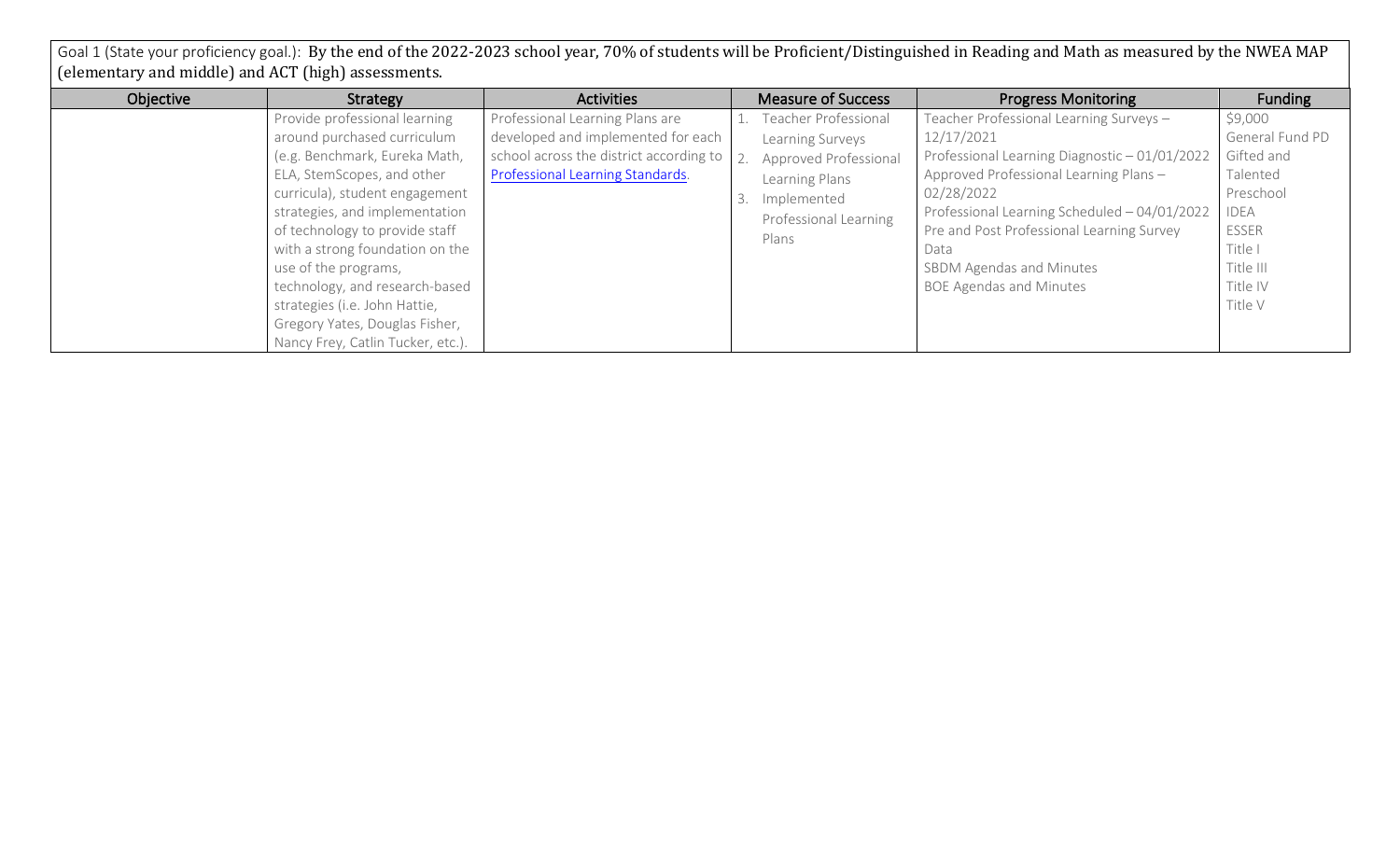#### 2: Separate Academic Indicator

Goal 2 (State your separate academic indicator goal.): By the end of the 2022- 2023 school year, 70% of students will be Proficient/Distinguished in Writing and Science as measured by the NWEA MAP assessment for Science and locally designed assessment for Writing.

| Objective                                                                                                                                                                                                                 | Strategy                                                                                                  | <b>Activities</b>                                                                                                                         | <b>Measure of Success</b>                                                                                                                                              | <b>Progress Monitoring</b>                                                                                                                                                                                                                                                                                  | <b>Funding</b>                                                            |
|---------------------------------------------------------------------------------------------------------------------------------------------------------------------------------------------------------------------------|-----------------------------------------------------------------------------------------------------------|-------------------------------------------------------------------------------------------------------------------------------------------|------------------------------------------------------------------------------------------------------------------------------------------------------------------------|-------------------------------------------------------------------------------------------------------------------------------------------------------------------------------------------------------------------------------------------------------------------------------------------------------------|---------------------------------------------------------------------------|
| Teachers and students will<br>participate in a common<br>instructional framework that<br>focuses on core standards,<br>formative assessments, and<br>planning for student<br>engagement.<br>KCWP <sub>1</sub>             | Provide common frameworks<br>for curriculum, instruction, and<br>assessment to ensure student<br>success. | Conduct ELEOT, and other instructional<br>walkthroughs, to measure student<br>engagement and instructional<br>pedagogy within classrooms. | Administrative<br>Certification in ELEOT<br>ELEOT Walkthrough<br>2.<br>Reports.<br>Curriculum Checks<br>3.<br>Other Walkthrough<br>$\mathcal{A}$ .<br>Reports          | Completed ELEOT Certifications - 01/03/2022<br>ELEOT Walkthrough Cycle 1-01/31/2022<br>ELEOT Walkthrough Cycle $2 - 04/15/2022$<br>ELEOT Walkthrough Cycle 3 - 09/30/2022<br>Curriculum Checks - Monthly<br>Walkthrough Reports - Monthly<br>SBDM Agendas and Minutes<br><b>BOE Agendas and Minutes</b>     | \$0<br>General Fund<br><b>ESSER</b>                                       |
| <b>KCWP 2</b><br><b>KCWP3</b><br><b>KCWP4</b><br><b>KCWP 5</b><br>KCWP <sub>6</sub>                                                                                                                                       |                                                                                                           | Teachers will use a common<br>instructional framework.                                                                                    | Professional Growth<br>Plans<br>Professional<br>2.<br>Development<br>Records of<br>Participation<br><b>Teacher Reflections</b><br>3.<br><b>TPGES Evaluations</b><br>4. | Professional Learning - 08/16/2022<br>Staff Professional Growth Plans - 09/30/2022<br>Teacher Reflections - 09/21/2022<br>TPGES Observations - 03/31/2023<br>SBDM Agendas and Minutes<br><b>BOE Agendas and Minutes</b>                                                                                     | \$6,000<br>General Fund<br><b>ESSER</b><br>Title I<br>Title IV<br>Title V |
|                                                                                                                                                                                                                           |                                                                                                           | Vertical content meetings will be<br>implemented across the district to<br>review the learning continuum in<br>reading and mathematics.   | <b>Vertical Meeting</b><br>Agendas<br><b>Highlighted Standard</b><br>2.<br>Sets with what was<br>taught in the<br>previous year.                                       | Districtwide Vertical Content Meetings -<br>06/01/2022 and 08/12/2022<br>Highlighted Content Standard Sets Given to<br>Next Grade Level-06/01/2022<br>SBDM Agendas and Minutes<br><b>BOE Agendas and Minutes</b>                                                                                            | \$2,000<br>General Fund<br><b>ESSER</b><br>Title I<br>Title IV<br>Title V |
| All schools will select or develop<br>comprehensive curricula for<br>Science, Social Studies, Writing,<br>and elective courses. Curricula<br>will be researched, analyzed,<br>and approved by SBDM<br>Councils.<br>KCWP 1 | Provide common frameworks<br>for curriculum, instruction, and<br>assessment to ensure student<br>success. | Conduct ELEOT, and other instructional<br>walkthroughs, to measure student<br>engagement and instructional<br>pedagogy within classrooms. | Administrative<br>Certification in ELEOT<br>ELEOT Walkthrough<br>2.<br>Reports.<br>Curriculum Checks<br>3.<br>Other Walkthrough<br>Reports                             | Completed ELEOT Certifications - 01/03/2022<br>ELEOT Walkthrough Cycle $1 - 01/31/2022$<br>ELEOT Walkthrough Cycle $2 - 04/15/2022$<br>ELEOT Walkthrough Cycle 3 - 09/30/2022<br>Curriculum Checks - Monthly<br>Walkthrough Reports - Monthly<br>SBDM Agendas and Minutes<br><b>BOE Agendas and Minutes</b> | \$0<br>General Fund<br><b>ESSER</b>                                       |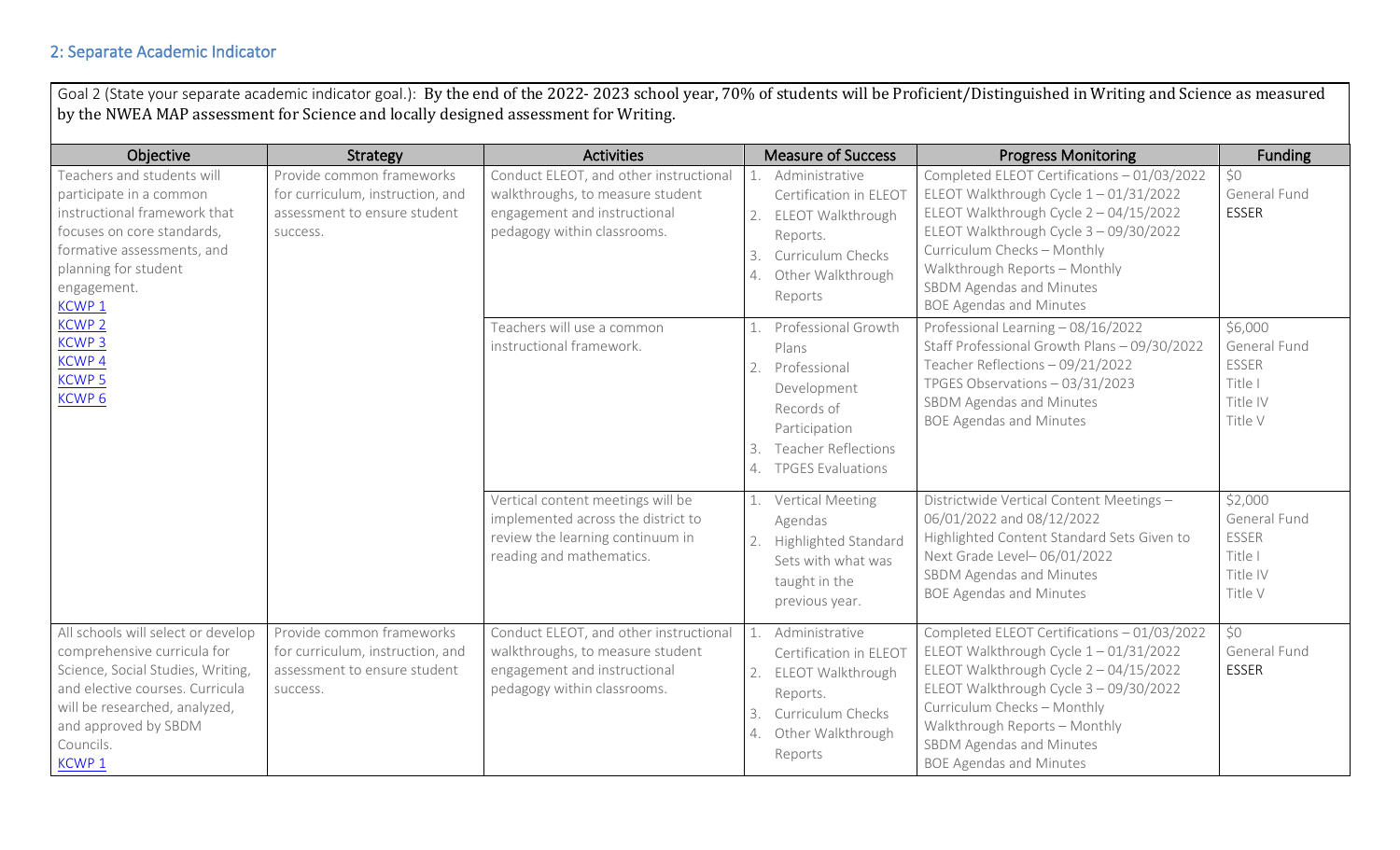Goal 2 (State your separate academic indicator goal.): By the end of the 2022-2023 school year, 70% of students will be Proficient/Distinguished in Writing and Science as measured by the NWEA MAP assessment for Science and locally designed assessment for Writing.

| Objective                                                                                                                                                                                                                          | <b>Strategy</b>                                                                                                                                                                                         | <b>Activities</b>                                                                                                                       | <b>Measure of Success</b>                                                                                                                                                    | <b>Progress Monitoring</b>                                                                                                                                                                                              | Funding                                                                                                                             |
|------------------------------------------------------------------------------------------------------------------------------------------------------------------------------------------------------------------------------------|---------------------------------------------------------------------------------------------------------------------------------------------------------------------------------------------------------|-----------------------------------------------------------------------------------------------------------------------------------------|------------------------------------------------------------------------------------------------------------------------------------------------------------------------------|-------------------------------------------------------------------------------------------------------------------------------------------------------------------------------------------------------------------------|-------------------------------------------------------------------------------------------------------------------------------------|
| <b>KCWP 2</b><br><b>KCWP3</b><br><b>KCWP4</b><br><b>KCWP5</b><br>KCWP <sub>6</sub>                                                                                                                                                 |                                                                                                                                                                                                         | Teachers will use a common<br>instructional framework.                                                                                  | Professional Growth<br>1.<br>Plans<br>2.<br>Professional<br>Development<br>Records of<br>Participation<br><b>Teacher Reflections</b><br>3.<br><b>TPGES Evaluations</b><br>4. | Professional Learning - 08/16/2022<br>Staff Professional Growth Plans - 09/30/2022<br>Teacher Reflections - 09/21/2022<br>TPGES Observations - 03/31/2023<br>SBDM Agendas and Minutes<br><b>BOE Agendas and Minutes</b> | \$6,000<br>General Fund<br>ESSER<br>Title I<br>Title IV<br>Title V                                                                  |
|                                                                                                                                                                                                                                    |                                                                                                                                                                                                         | Vertical content meetings will be<br>implemented across the district to<br>review the learning continuum in<br>reading and mathematics. | <b>Vertical Meeting</b><br>1.<br>Agendas<br>Highlighted Standard<br>2.<br>Sets with what was<br>taught in the<br>previous year.                                              | Districtwide Vertical Content Meetings -<br>06/01/2022 and 08/12/2022<br>Highlighted Content Standard Sets Given to<br>Next Grade Level-06/01/2022<br>SBDM Agendas and Minutes<br><b>BOE Agendas and Minutes</b>        | \$2,000<br>General Fund<br><b>ESSER</b><br>Title I<br>Title IV<br>Title V                                                           |
| Implement personalized<br>learning strategies and<br>opportunities (differentiation) to<br>increase student engagement.<br>KCWP <sub>1</sub><br><b>KCWP 2</b><br><b>KCWP3</b><br><b>KCWP4</b><br><b>KCWP5</b><br>KCWP <sub>6</sub> | Create flexible, personalized<br>learning opportunities for all<br>students using research-based<br>strategies (i.e. John Hattie,<br>Gregory Yates, Douglas Fisher,<br>Nancy Frey, Catlin Tucker, etc.) | Develop and implement common<br>examples of personalized learning.                                                                      | Common<br>1.<br>Personalized Learning<br>Examples                                                                                                                            | Develop Personalized Learning Examples -<br>06/01/2022<br>Implement Personalized Learning Examples -<br>12/30/2022<br>SBDM Agendas and Minutes<br><b>BOE Agendas and Minutes</b><br>Walkthroughs<br>Lesson Plans        | \$500<br>General Fund<br>Gifted and<br>Talented<br>Preschool<br><b>IDEA</b><br>ESSER<br>Title I<br>Title III<br>Title IV<br>Title V |
|                                                                                                                                                                                                                                    | Invest in curriculum materials<br>and other instructional tools to<br>meet the personalized learning<br>needs of students.                                                                              | Purchase curriculum and instructional<br>materials for personalized learning.                                                           | Curriculum<br>1.<br>Purchased<br>2.<br>Instructional<br>Materials Purchased<br>3. Hexagon Tool                                                                               | Curriculum Purchased - 03/31/2022<br>Instructional Materials Purchased -<br>03/31/2022<br>SBDM Agendas and Minutes<br><b>BOE Agendas and Minutes</b>                                                                    | \$300,000<br>General Fund<br><b>CARES Act Funds</b><br>ESSER<br>Gifted and<br>Talented<br>Preschool<br><b>IDEA</b><br>Title I       |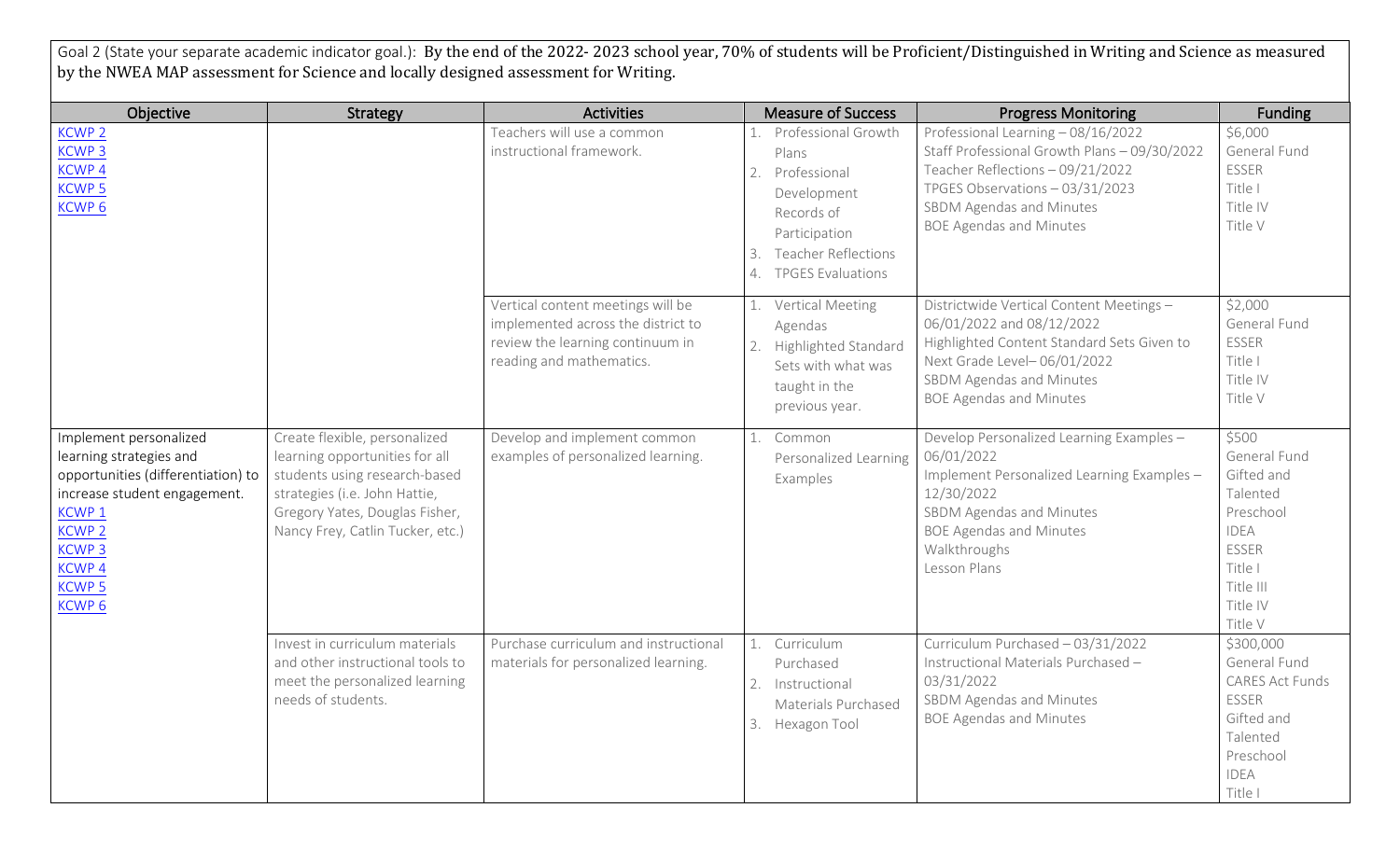Goal 2 (State your separate academic indicator goal.): By the end of the 2022-2023 school year, 70% of students will be Proficient/Distinguished in Writing and Science as measured by the NWEA MAP assessment for Science and locally designed assessment for Writing.

| Objective | Strategy                                                                                                                                                                                                                                                             | <b>Activities</b>                                                                                                                                    | <b>Measure of Success</b>                                                                                                               | <b>Progress Monitoring</b>                                                                                                                                                                                                                                         | <b>Funding</b>                                                                                                                           |
|-----------|----------------------------------------------------------------------------------------------------------------------------------------------------------------------------------------------------------------------------------------------------------------------|------------------------------------------------------------------------------------------------------------------------------------------------------|-----------------------------------------------------------------------------------------------------------------------------------------|--------------------------------------------------------------------------------------------------------------------------------------------------------------------------------------------------------------------------------------------------------------------|------------------------------------------------------------------------------------------------------------------------------------------|
|           | Provide professional learning<br>around purchased curriculum<br>(e.g. Benchmark, Eureka Math,<br>ELA, StemScopes, and other<br>curricula), student engagement<br>strategies, and implementation<br>of technology to provide staff<br>with a strong foundation on the | Professional Learning Plans are<br>developed and implemented for each<br>school across the district according to<br>Professional Learning Standards. | Teacher Professional<br>Learning Surveys<br>Approved<br>Professional Learning<br>Plans<br>Implemented<br>Professional Learning<br>Plans | Teacher Professional Learning Surveys-<br>12/17/2021<br>Professional Learning Diagnostic - 01/01/2022<br>Approved Professional Learning Plans -<br>02/28/2022<br>Professional Learning Scheduled - 04/01/2022<br>Pre and Post Professional Learning Survey<br>Data | Title III<br>Title IV<br>Title V<br>\$9,000<br>General Fund PD<br>Gifted and<br>Talented<br>Preschool<br>IDEA<br><b>ESSER</b><br>Title I |
|           | use of the programs,<br>technology, and research-based<br>strategies (i.e. John Hattie,<br>Gregory Yates, Douglas Fisher,<br>Nancy Frey, Catlin Tucker, etc.).                                                                                                       |                                                                                                                                                      |                                                                                                                                         | SBDM Agendas and Minutes<br><b>BOE Agendas and Minutes</b>                                                                                                                                                                                                         | Title III<br>Title IV<br>Title V                                                                                                         |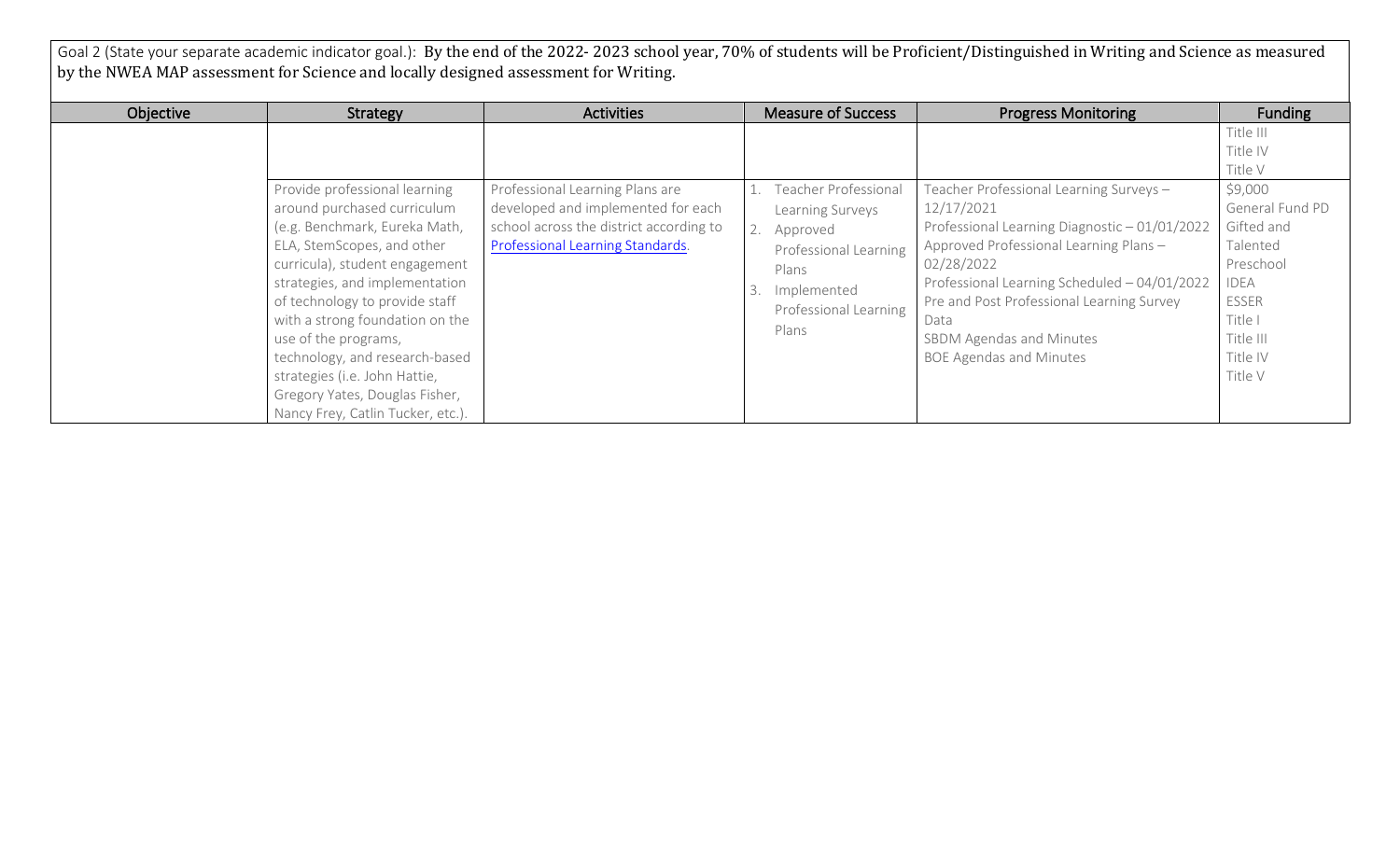#### 3: Growth

Goal 3 (State your growth goal.): By the end of the 2022-2023 school year, Owen County Schools will increase the percentage of students meeting or exceeding their projected growth in reading and math by 20% each year as measured by the NWEA MAP assessment. Objective **Net are absoluted as Strategy** Activities **Activities Activities Activities Progress Monitoring Progress Monitoring Progress Monitoring** Teachers and students will participate in a common instructional framework that focuses on core standards,  $f^{(n)}(a)$  assessments, and planning for student engagement. [KCWP 1](https://education.ky.gov/school/csip/Documents/KCWP%201%20Strategic%20Design%20and%20Deploy%20Standards.pdf) [KCWP 2](https://education.ky.gov/school/csip/Documents/KCWP%202%20Strategic%20Design%20and%20Deliver%20Instruction.pdf) [KCWP 3](https://education.ky.gov/school/csip/Documents/KCWP%203%20Strategic%20Design%20and%20Deliver%20Assessment%20Literacy.pdf) [KCWP 4](https://education.ky.gov/school/csip/Documents/KCWP%204%20Strategic%20Review%20Analyze%20and%20Apply%20Data.pdf) Provide common frameworks for curriculum, instruction, and assessment to ensure student success. Conduct ELEOT, and other instructional walkthroughs, to measure student engagement and instructional pedagogy within classrooms. 1. Administrative Certification in ELEOT 2. ELEOT Walkthrough Reports. 3. Curriculum Checks 4. Other Walkthrough Reports Completed ELEOT Certifications – 01/03/2022 ELEOT Walkthrough Cycle 1 – 01/31/2022 ELEOT Walkthrough Cycle 2 – 04/15/2022 ELEOT Walkthrough Cycle 3 – 09/30/2022 Curriculum Checks – Monthly Walkthrough Reports – Monthly SBDM Agendas and Minutes BOE Agendas and Minutes \$0 General Fund ESSER Teachers will use a common instructional framework. 1. Professional Growth Plans Professional Learning – 08/16/2022 Staff Professional Growth Plans – \$6,000 General Fund

| Tormative assessments, and<br>planning for student<br>engagement.<br>KCWP 1<br><b>KCWP 2</b>                                                                                                                                                          |                                                                                                           |                                                                                                                                           | 3.<br>4. | Curriculum Checks<br>Other Walkthrough<br>Reports                                                                                                    | ELEUT WAIKUITOURIT CYCLE 3 – 09/30/2022<br>Curriculum Checks - Monthly<br>Walkthrough Reports - Monthly<br>SBDM Agendas and Minutes<br><b>BOE Agendas and Minutes</b>                                                                                                                                      |                                                                           |
|-------------------------------------------------------------------------------------------------------------------------------------------------------------------------------------------------------------------------------------------------------|-----------------------------------------------------------------------------------------------------------|-------------------------------------------------------------------------------------------------------------------------------------------|----------|------------------------------------------------------------------------------------------------------------------------------------------------------|------------------------------------------------------------------------------------------------------------------------------------------------------------------------------------------------------------------------------------------------------------------------------------------------------------|---------------------------------------------------------------------------|
| <b>KCWP3</b><br><b>KCWP4</b><br><b>KCWP5</b><br>KCWP <sub>6</sub>                                                                                                                                                                                     |                                                                                                           | Teachers will use a common<br>instructional framework.                                                                                    | 2.       | Professional Growth<br>Plans<br>Professional<br>Development<br>Records of<br>Participation<br><b>Teacher Reflections</b><br><b>TPGES Evaluations</b> | Professional Learning - 08/16/2022<br>Staff Professional Growth Plans-<br>09/30/2022<br>Teacher Reflections - 09/21/2022<br>TPGES Observations - 03/31/2023<br>SBDM Agendas and Minutes<br><b>BOE Agendas and Minutes</b>                                                                                  | \$6,000<br>General Fund<br>ESSER<br>Title I<br>Title IV<br>Title V        |
|                                                                                                                                                                                                                                                       |                                                                                                           | Vertical content meetings will be<br>implemented across the district to<br>review the learning continuum in<br>reading and mathematics.   | 2.       | Vertical Meeting<br>Agendas<br>Highlighted Standard<br>Sets with what was<br>taught in the<br>previous year.                                         | Districtwide Vertical Content Meetings -<br>06/01/2022 and 08/12/2022<br>Highlighted Content Standard Sets Given<br>to Next Grade Level-06/01/2022<br>SBDM Agendas and Minutes<br><b>BOE Agendas and Minutes</b>                                                                                           | \$2,000<br>General Fund<br><b>ESSER</b><br>Title I<br>Title IV<br>Title V |
| All schools will select or develop<br>comprehensive curricula for<br>Science, Social Studies, Writing,<br>and elective courses. Curricula<br>will be researched, analyzed,<br>and approved by SBDM<br>Councils.<br>KCWP <sub>1</sub><br><b>KCWP 2</b> | Provide common frameworks<br>for curriculum, instruction, and<br>assessment to ensure student<br>success. | Conduct ELEOT, and other instructional<br>walkthroughs, to measure student<br>engagement and instructional<br>pedagogy within classrooms. | 2.<br>3. | Administrative<br>Certification in ELEOT<br>ELEOT Walkthrough<br>Reports.<br>Curriculum Checks<br>Other Walkthrough<br>Reports                       | Completed ELEOT Certifications -<br>01/03/2022<br>ELEOT Walkthrough Cycle 1-01/31/2022<br>ELEOT Walkthrough Cycle $2 - 04/15/2022$<br>ELEOT Walkthrough Cycle 3 - 09/30/2022<br>Curriculum Checks - Monthly<br>Walkthrough Reports - Monthly<br>SBDM Agendas and Minutes<br><b>BOE Agendas and Minutes</b> | \$0<br>General Fund<br><b>ESSER</b>                                       |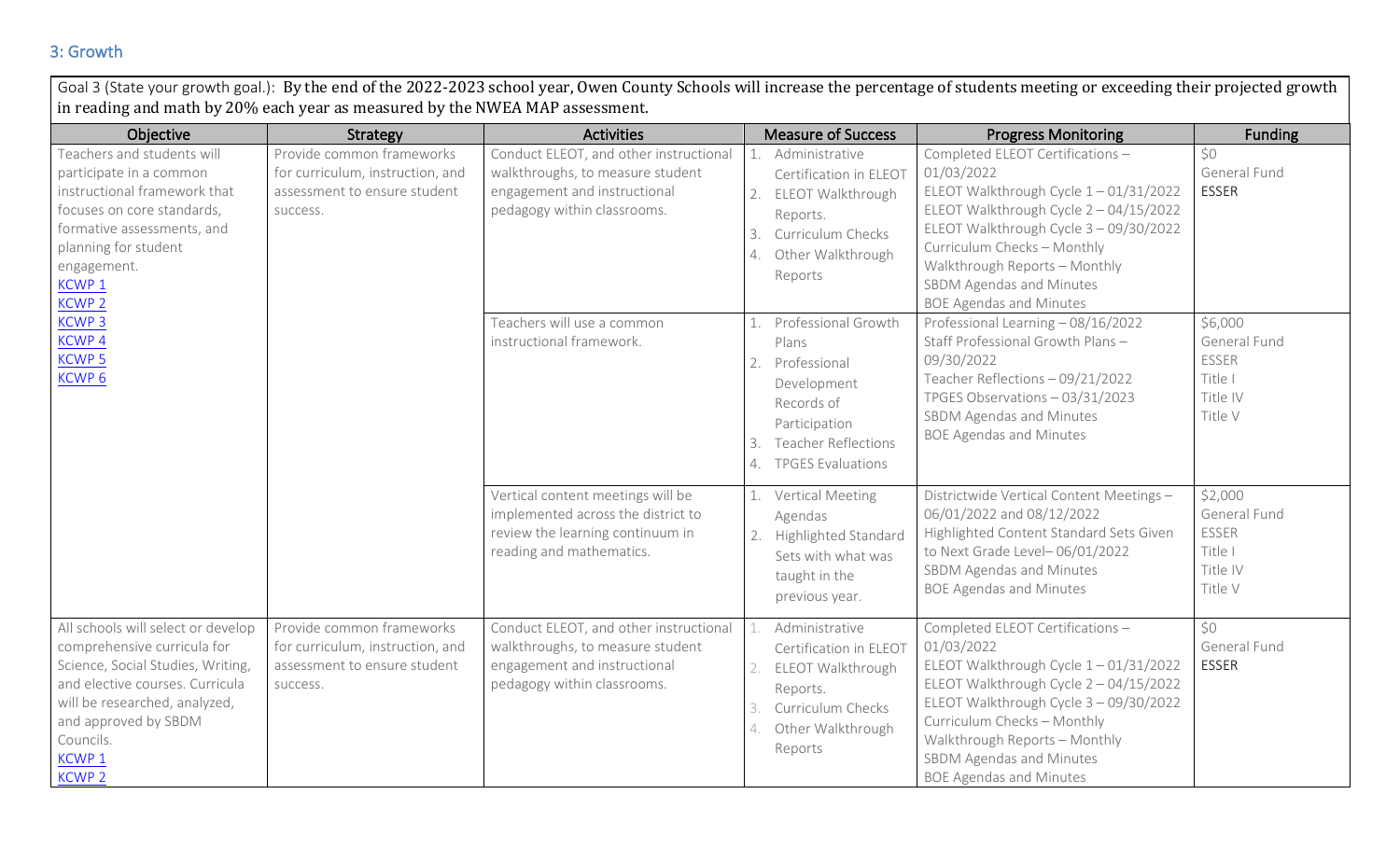Goal 3 (State your growth goal.): By the end of the 2022-2023 school year, Owen County Schools will increase the percentage of students meeting or exceeding their projected growth in reading and math by 20% each year as measured by the NWEA MAP assessment.

| Objective                                                                                                                                                                                                                           | <b>Strategy</b>                                                                                                                                                                                         | <b>Activities</b>                                                                                                                       | <b>Measure of Success</b>                                                                                                                                              | <b>Progress Monitoring</b>                                                                                                                                                                                                | Funding                                                                                                                                                               |
|-------------------------------------------------------------------------------------------------------------------------------------------------------------------------------------------------------------------------------------|---------------------------------------------------------------------------------------------------------------------------------------------------------------------------------------------------------|-----------------------------------------------------------------------------------------------------------------------------------------|------------------------------------------------------------------------------------------------------------------------------------------------------------------------|---------------------------------------------------------------------------------------------------------------------------------------------------------------------------------------------------------------------------|-----------------------------------------------------------------------------------------------------------------------------------------------------------------------|
| <b>KCWP3</b><br><b>KCWP4</b><br><b>KCWP5</b><br>KCWP <sub>6</sub>                                                                                                                                                                   |                                                                                                                                                                                                         | Teachers will use a common<br>instructional framework.                                                                                  | Professional Growth<br>Plans<br>Professional<br>2.<br>Development<br>Records of<br>Participation<br><b>Teacher Reflections</b><br>3.<br><b>TPGES Evaluations</b><br>4. | Professional Learning - 08/16/2022<br>Staff Professional Growth Plans-<br>09/30/2022<br>Teacher Reflections - 09/21/2022<br>TPGES Observations - 03/31/2023<br>SBDM Agendas and Minutes<br><b>BOE Agendas and Minutes</b> | \$6,000<br>General Fund<br><b>ESSER</b><br>Title I<br>Title IV<br>Title V                                                                                             |
|                                                                                                                                                                                                                                     |                                                                                                                                                                                                         | Vertical content meetings will be<br>implemented across the district to<br>review the learning continuum in<br>reading and mathematics. | 1. Vertical Meeting<br>Agendas<br>Highlighted Standard<br>2.<br>Sets with what was<br>taught in the<br>previous year.                                                  | Districtwide Vertical Content Meetings -<br>06/01/2022 and 08/12/2022<br>Highlighted Content Standard Sets Given<br>to Next Grade Level-06/01/2022<br>SBDM Agendas and Minutes<br><b>BOE Agendas and Minutes</b>          | \$2,000<br>General Fund<br><b>ESSER</b><br>Title I<br>Title IV<br>Title V                                                                                             |
| Implement personalized<br>learning strategies and<br>opportunities (differentiation) to<br>increase student engagement.<br>KCWP <sub>1</sub><br><b>KCWP 2</b><br><b>KCWP3</b><br><b>KCWP4</b><br><b>KCWP 5</b><br>KCWP <sub>6</sub> | Create flexible, personalized<br>learning opportunities for all<br>students using research-based<br>strategies (i.e. John Hattie,<br>Gregory Yates, Douglas Fisher,<br>Nancy Frey, Catlin Tucker, etc.) | Develop and implement common<br>examples of personalized learning.                                                                      | Common<br>1.<br>Personalized Learning<br>Examples                                                                                                                      | Develop Personalized Learning Examples -<br>06/01/2022<br>Implement Personalized Learning<br>Examples - 12/30/2022<br>SBDM Agendas and Minutes<br><b>BOE Agendas and Minutes</b><br>Walkthroughs<br>Lesson Plans          | \$500<br>General Fund<br>Gifted and Talented<br>Preschool<br><b>IDEA</b><br><b>ESSER</b><br>Title I<br>Title III<br>Title IV<br>Title V                               |
|                                                                                                                                                                                                                                     | Invest in curriculum materials<br>and other instructional tools to<br>meet the personalized learning<br>needs of students.                                                                              | Purchase curriculum and instructional<br>materials for personalized learning.                                                           | 1. Curriculum<br>Purchased<br>2.<br>Instructional<br>Materials Purchased<br>3. Hexagon Tool                                                                            | Curriculum Purchased - 03/31/2022<br>Instructional Materials Purchased -<br>03/31/2022<br>SBDM Agendas and Minutes<br><b>BOE Agendas and Minutes</b>                                                                      | \$300,000<br>General Fund<br><b>CARES Act Funds</b><br><b>ESSER</b><br>Gifted and Talented<br>Preschool<br><b>IDEA</b><br>Title I<br>Title III<br>Title IV<br>Title V |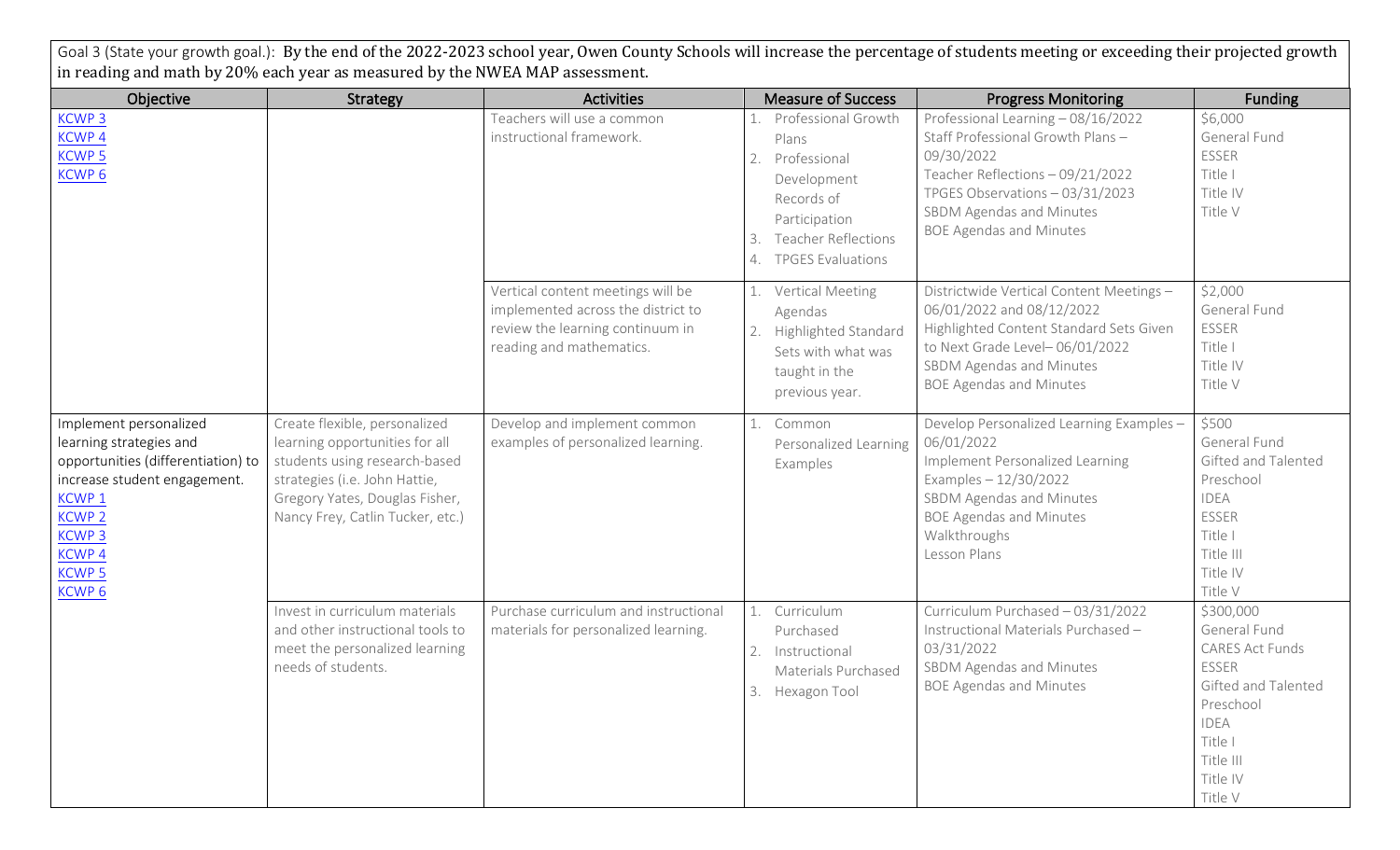Goal 3 (State your growth goal.): By the end of the 2022-2023 school year, Owen County Schools will increase the percentage of students meeting or exceeding their projected growth in reading and math by 20% each year as measured by the NWEA MAP assessment.

| Objective | Strategy                          | Activities                              | <b>Measure of Success</b>   | <b>Progress Monitoring</b>                | Funding             |
|-----------|-----------------------------------|-----------------------------------------|-----------------------------|-------------------------------------------|---------------------|
|           | Provide professional learning     | Professional Learning Plans are         | <b>Teacher Professional</b> | Teacher Professional Learning Surveys -   | \$9,000             |
|           | around purchased curriculum       | developed and implemented for each      | Learning Surveys            | 12/17/2021                                | General Fund PD     |
|           | (e.g. Benchmark, Eureka Math,     | school across the district according to | 2. Approved                 | Professional Learning Diagnostic-         | Gifted and Talented |
|           | ELA, StemScopes, and other        | Professional Learning Standards.        | Professional Learning       | 01/01/2022                                | Preschool           |
|           | curricula), student engagement    |                                         | Plans                       | Approved Professional Learning Plans -    | <b>IDEA</b>         |
|           | strategies, and implementation    |                                         | Implemented                 | 02/28/2022                                | <b>ESSER</b>        |
|           | of technology to provide staff    |                                         | Professional Learning       | Professional Learning Scheduled -         | Title I             |
|           | with a strong foundation on the   |                                         | Plans                       | 04/01/2022                                | Title III           |
|           | use of the programs,              |                                         |                             | Pre and Post Professional Learning Survey | Title IV            |
|           | technology, and research-based    |                                         |                             | Data                                      | Title V             |
|           | strategies (i.e. John Hattie,     |                                         |                             | SBDM Agendas and Minutes                  |                     |
|           | Gregory Yates, Douglas Fisher,    |                                         |                             | <b>BOE Agendas and Minutes</b>            |                     |
|           | Nancy Frey, Catlin Tucker, etc.). |                                         |                             |                                           |                     |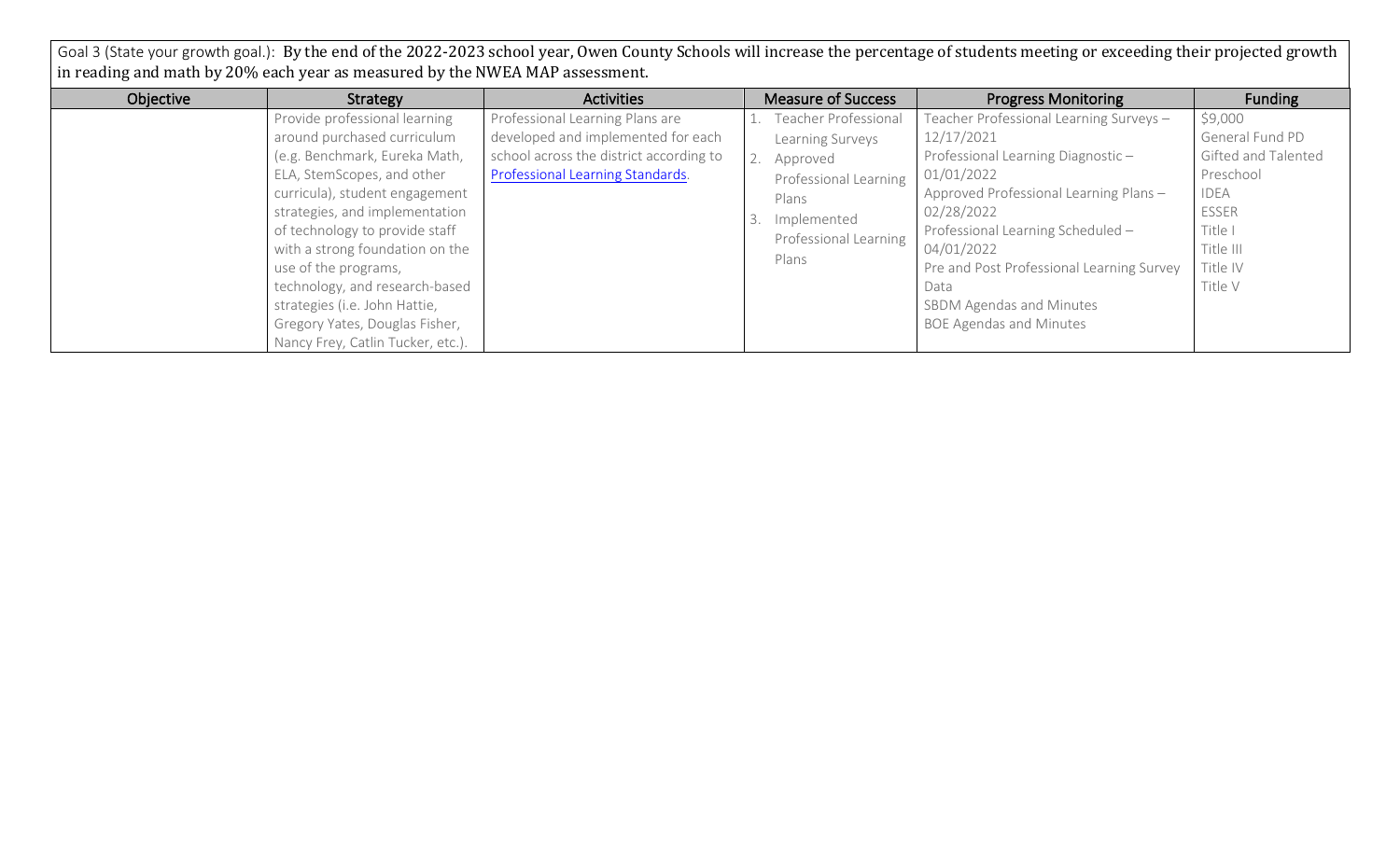## 4: Achievement Gap

Goal 4 (State your achievement gap goal.): By the end of the 2022-2023 school year, we will reduce the percentage of students scoring novice by 30% in Reading/Math in the following subgroups: Economically Disadvantaged and Students with Disabilities.

| Objective                                                                                                                                                                                                                                             | Strategy                                                                                                  | <b>Activities</b>                                                                                                                         | <b>Measure of Success</b>                                                                                                                                              | <b>Progress Monitoring</b>                                                                                                                                                                                                                                                                                   | Funding                                                            |
|-------------------------------------------------------------------------------------------------------------------------------------------------------------------------------------------------------------------------------------------------------|-----------------------------------------------------------------------------------------------------------|-------------------------------------------------------------------------------------------------------------------------------------------|------------------------------------------------------------------------------------------------------------------------------------------------------------------------|--------------------------------------------------------------------------------------------------------------------------------------------------------------------------------------------------------------------------------------------------------------------------------------------------------------|--------------------------------------------------------------------|
| Teachers and students will<br>participate in a common<br>instructional framework that<br>focuses on core standards,<br>formative assessments, and<br>planning for student<br>engagement.<br>KCWP <sub>1</sub><br><b>KCWP 2</b>                        | Provide common frameworks<br>for curriculum, instruction, and<br>assessment to ensure student<br>success. | Conduct ELEOT, and other instructional<br>walkthroughs, to measure student<br>engagement and instructional<br>pedagogy within classrooms. | Administrative<br>Certification in ELEOT<br>ELEOT Walkthrough<br>2.<br>Reports.<br>Curriculum Checks<br>3.<br>Other Walkthrough<br>4.<br>Reports                       | Completed ELEOT Certifications -<br>01/03/2022<br>ELEOT Walkthrough Cycle $1 - 01/31/2022$<br>ELEOT Walkthrough Cycle 2 - 04/15/2022<br>ELEOT Walkthrough Cycle 3 - 09/30/2022<br>Curriculum Checks - Monthly<br>Walkthrough Reports - Monthly<br>SBDM Agendas and Minutes<br><b>BOE Agendas and Minutes</b> | \$0<br>General Fund<br><b>ESSER</b>                                |
| <b>KCWP3</b><br>KCWP <sub>4</sub><br><b>KCWP5</b><br>KCWP <sub>6</sub>                                                                                                                                                                                |                                                                                                           | Teachers will use a common<br>instructional framework.                                                                                    | Professional Growth<br>Plans<br>Professional<br>2.<br>Development<br>Records of<br>Participation<br><b>Teacher Reflections</b><br>3.<br><b>TPGES Evaluations</b><br>4. | Professional Learning - 08/16/2022<br>Staff Professional Growth Plans-<br>09/30/2022<br>Teacher Reflections - 09/21/2022<br>TPGES Observations - 03/31/2023<br>SBDM Agendas and Minutes<br><b>BOE Agendas and Minutes</b>                                                                                    | \$6,000<br>General Fund<br>ESSER<br>Title I<br>Title IV<br>Title V |
|                                                                                                                                                                                                                                                       |                                                                                                           | Vertical content meetings will be<br>implemented across the district to<br>review the learning continuum in<br>reading and mathematics.   | Vertical Meeting<br>Agendas<br><b>Highlighted Standard</b><br>2.<br>Sets with what was<br>taught in the<br>previous year.                                              | Districtwide Vertical Content Meetings -<br>06/01/2022 and 08/12/2022<br>Highlighted Content Standard Sets Given<br>to Next Grade Level-06/01/2022<br>SBDM Agendas and Minutes<br><b>BOE Agendas and Minutes</b>                                                                                             | \$2,000<br>General Fund<br>ESSER<br>Title I<br>Title IV<br>Title V |
| All schools will select or develop<br>comprehensive curricula for<br>Science, Social Studies, Writing,<br>and elective courses. Curricula<br>will be researched, analyzed,<br>and approved by SBDM<br>Councils.<br>KCWP <sub>1</sub><br><b>KCWP 2</b> | Provide common frameworks<br>for curriculum, instruction, and<br>assessment to ensure student<br>success. | Conduct ELEOT, and other instructional<br>walkthroughs, to measure student<br>engagement and instructional<br>pedagogy within classrooms. | Administrative<br>Certification in ELEOT<br>ELEOT Walkthrough<br>2.<br>Reports.<br>Curriculum Checks<br>3.<br>Other Walkthrough<br>4.<br>Reports                       | Completed ELEOT Certifications -<br>01/03/2022<br>ELEOT Walkthrough Cycle 1-01/31/2022<br>ELEOT Walkthrough Cycle 2 - 04/15/2022<br>ELEOT Walkthrough Cycle 3 - 09/30/2022<br>Curriculum Checks - Monthly<br>Walkthrough Reports - Monthly<br>SBDM Agendas and Minutes<br><b>BOE Agendas and Minutes</b>     | \$0<br>General Fund<br><b>ESSER</b>                                |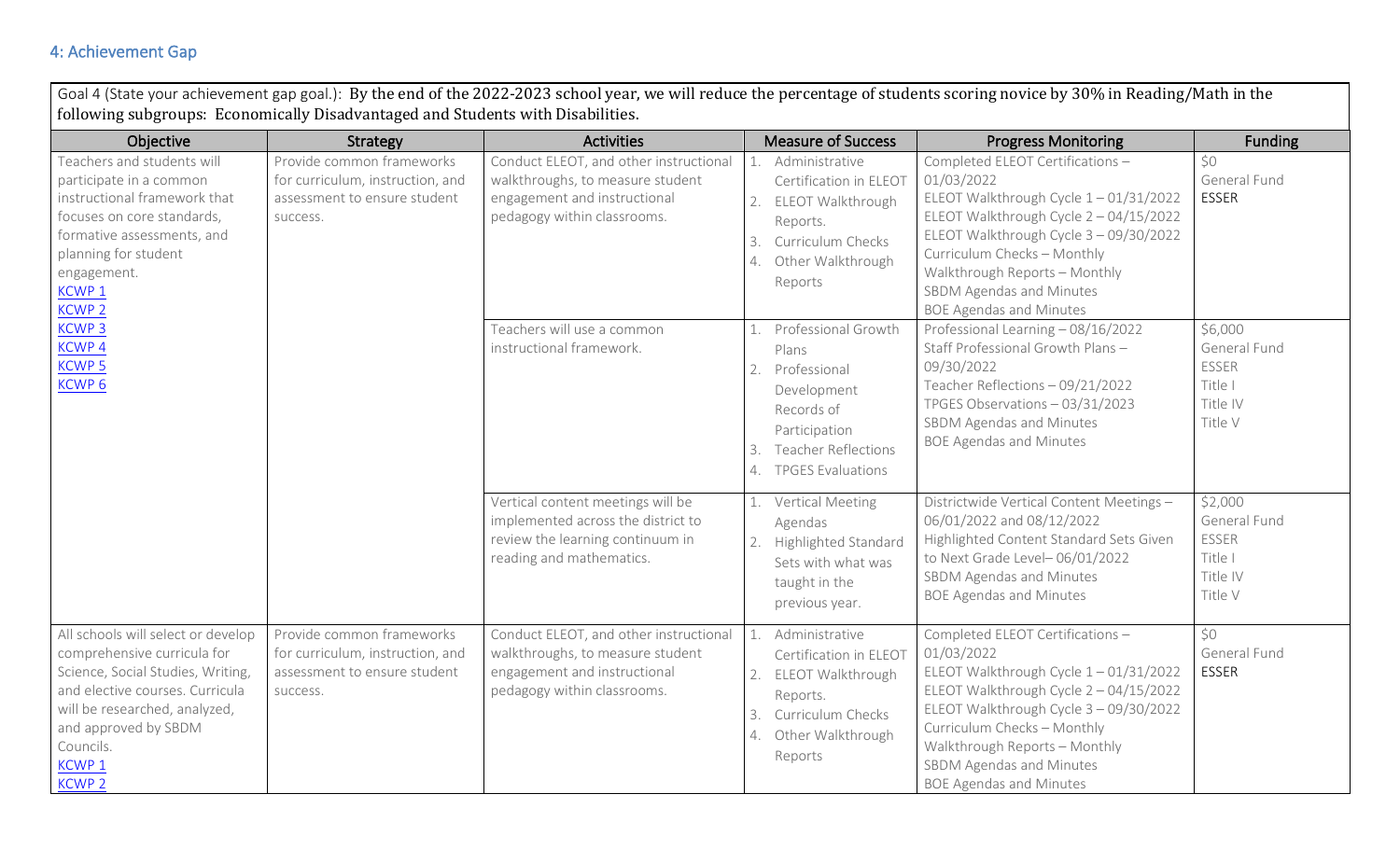Goal 4 (State your achievement gap goal.): By the end of the 2022-2023 school year, we will reduce the percentage of students scoring novice by 30% in Reading/Math in the following subgroups: Economically Disadvantaged and Students with Disabilities.

| Objective                                                                                                                                                                                                               | Strategy                                                                                                                                                                                                | <b>Activities</b>                                                                                                                       | <b>Measure of Success</b>                                                                                                                                              | <b>Progress Monitoring</b>                                                                                                                                                                                                | <b>Funding</b>                                                                                                                                                 |
|-------------------------------------------------------------------------------------------------------------------------------------------------------------------------------------------------------------------------|---------------------------------------------------------------------------------------------------------------------------------------------------------------------------------------------------------|-----------------------------------------------------------------------------------------------------------------------------------------|------------------------------------------------------------------------------------------------------------------------------------------------------------------------|---------------------------------------------------------------------------------------------------------------------------------------------------------------------------------------------------------------------------|----------------------------------------------------------------------------------------------------------------------------------------------------------------|
| <b>KCWP3</b><br>KCWP <sub>4</sub><br>KCWP <sub>5</sub><br>KCWP <sub>6</sub>                                                                                                                                             |                                                                                                                                                                                                         | Teachers will use a common<br>instructional framework.                                                                                  | Professional Growth<br>Plans<br>Professional<br>2.<br>Development<br>Records of<br>Participation<br><b>Teacher Reflections</b><br>3.<br><b>TPGES Evaluations</b><br>4. | Professional Learning - 08/16/2022<br>Staff Professional Growth Plans-<br>09/30/2022<br>Teacher Reflections - 09/21/2022<br>TPGES Observations - 03/31/2023<br>SBDM Agendas and Minutes<br><b>BOE Agendas and Minutes</b> | \$6,000<br>General Fund<br>ESSER<br>Title I<br>Title IV<br>Title V                                                                                             |
|                                                                                                                                                                                                                         |                                                                                                                                                                                                         | Vertical content meetings will be<br>implemented across the district to<br>review the learning continuum in<br>reading and mathematics. | 1. Vertical Meeting<br>Agendas<br><b>Highlighted Standard</b><br>2.<br>Sets with what was<br>taught in the<br>previous year.                                           | Districtwide Vertical Content Meetings -<br>06/01/2022 and 08/12/2022<br>Highlighted Content Standard Sets Given<br>to Next Grade Level-06/01/2022<br>SBDM Agendas and Minutes<br><b>BOE Agendas and Minutes</b>          | \$2,000<br>General Fund<br>ESSER<br>Title I<br>Title IV<br>Title V                                                                                             |
| Implement personalized<br>learning strategies and<br>opportunities (differentiation) to<br>increase student engagement.<br>KCWP 1<br><b>KCWP 2</b><br><b>KCWP3</b><br><b>KCWP4</b><br><b>KCWP5</b><br>KCWP <sub>6</sub> | Create flexible, personalized<br>learning opportunities for all<br>students using research-based<br>strategies (i.e. John Hattie,<br>Gregory Yates, Douglas Fisher,<br>Nancy Frey, Catlin Tucker, etc.) | Develop and implement common<br>examples of personalized learning.                                                                      | Common<br>1.<br>Personalized Learning<br>Examples                                                                                                                      | Develop Personalized Learning Examples -<br>06/01/2022<br>Implement Personalized Learning<br>Examples $-12/30/2022$<br>SBDM Agendas and Minutes<br><b>BOE Agendas and Minutes</b><br>Walkthroughs<br>Lesson Plans         | \$500<br>General Fund<br>Gifted and Talented<br>Preschool<br><b>IDEA</b><br>ESSER<br>Title I<br>Title III<br>Title IV<br>Title V                               |
|                                                                                                                                                                                                                         | Invest in curriculum materials<br>and other instructional tools to<br>meet the personalized learning<br>needs of students.                                                                              | Purchase curriculum and instructional<br>materials for personalized learning.                                                           | Curriculum<br>1.<br>Purchased<br>Instructional<br>2.<br>Materials Purchased<br>3. Hexagon Tool                                                                         | Curriculum Purchased - 03/31/2022<br>Instructional Materials Purchased -<br>03/31/2022<br>SBDM Agendas and Minutes<br><b>BOE Agendas and Minutes</b>                                                                      | \$300,000<br>General Fund<br><b>CARES Act Funds</b><br>ESSER<br>Gifted and Talented<br>Preschool<br><b>IDEA</b><br>Title I<br>Title III<br>Title IV<br>Title V |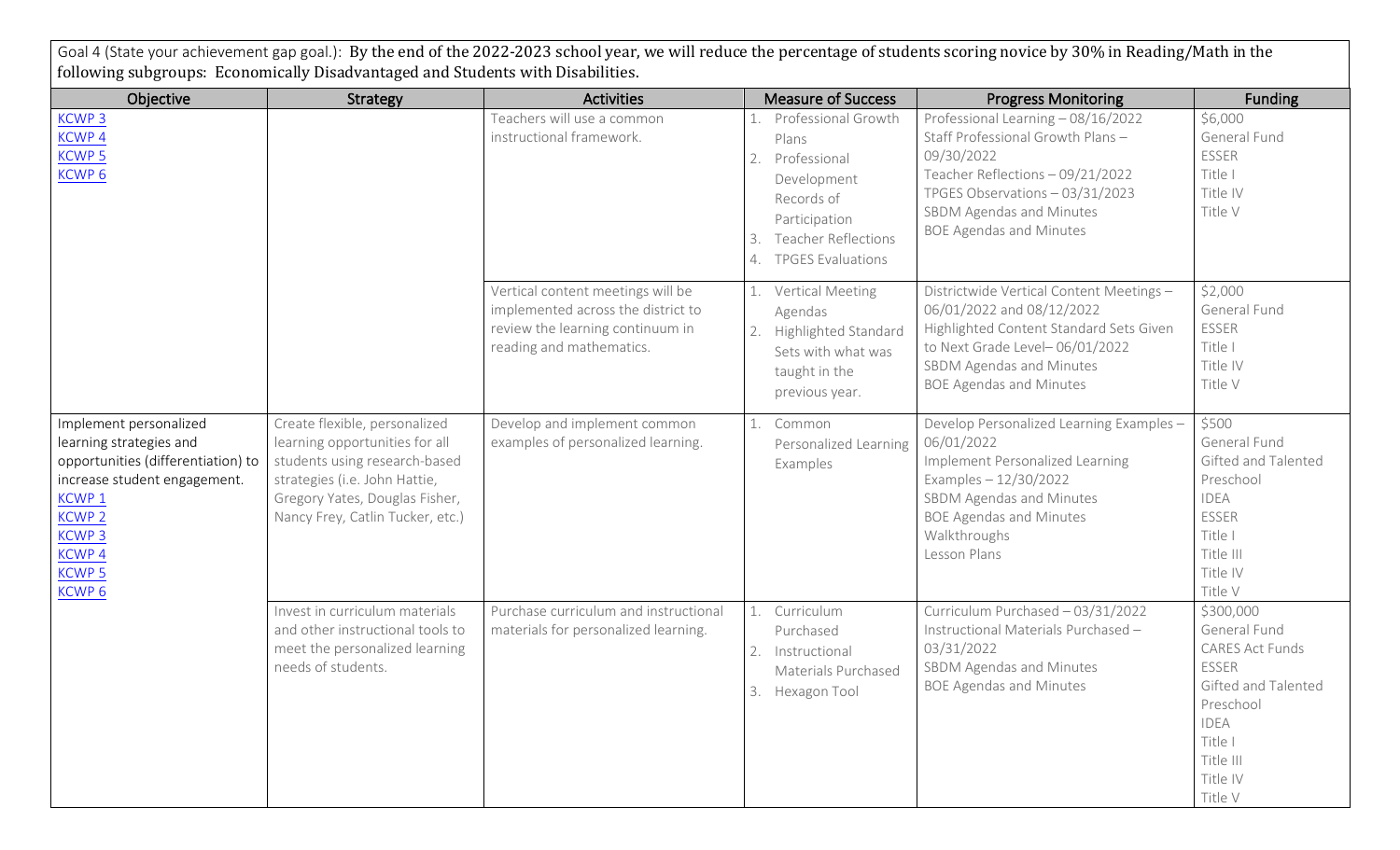Goal 4 (State your achievement gap goal.): By the end of the 2022-2023 school year, we will reduce the percentage of students scoring novice by 30% in Reading/Math in the following subgroups: Economically Disadvantaged and Students with Disabilities.

| Objective | Strategy                          | Activities                              | <b>Measure of Success</b>   | <b>Progress Monitoring</b>                | Funding             |
|-----------|-----------------------------------|-----------------------------------------|-----------------------------|-------------------------------------------|---------------------|
|           | Provide professional learning     | Professional Learning Plans are         | <b>Teacher Professional</b> | Teacher Professional Learning Surveys -   | \$9,000             |
|           | around purchased curriculum       | developed and implemented for each      | Learning Surveys            | 12/17/2021                                | General Fund PD     |
|           | (e.g. Benchmark, Eureka Math,     | school across the district according to | 2. Approved                 | Professional Learning Diagnostic-         | Gifted and Talented |
|           | ELA, StemScopes, and other        | Professional Learning Standards.        | Professional Learning       | 01/01/2022                                | Preschool           |
|           | curricula), student engagement    |                                         | Plans                       | Approved Professional Learning Plans -    | <b>IDEA</b>         |
|           | strategies, and implementation    |                                         | Implemented                 | 02/28/2022                                | <b>ESSER</b>        |
|           | of technology to provide staff    |                                         | Professional Learning       | Professional Learning Scheduled -         | Title I             |
|           | with a strong foundation on the   |                                         | Plans                       | 04/01/2022                                | Title III           |
|           | use of the programs,              |                                         |                             | Pre and Post Professional Learning Survey | Title IV            |
|           | technology, and research-based    |                                         |                             | Data                                      | Title V             |
|           | strategies (i.e. John Hattie,     |                                         |                             | SBDM Agendas and Minutes                  |                     |
|           | Gregory Yates, Douglas Fisher,    |                                         |                             | <b>BOE Agendas and Minutes</b>            |                     |
|           | Nancy Frey, Catlin Tucker, etc.). |                                         |                             |                                           |                     |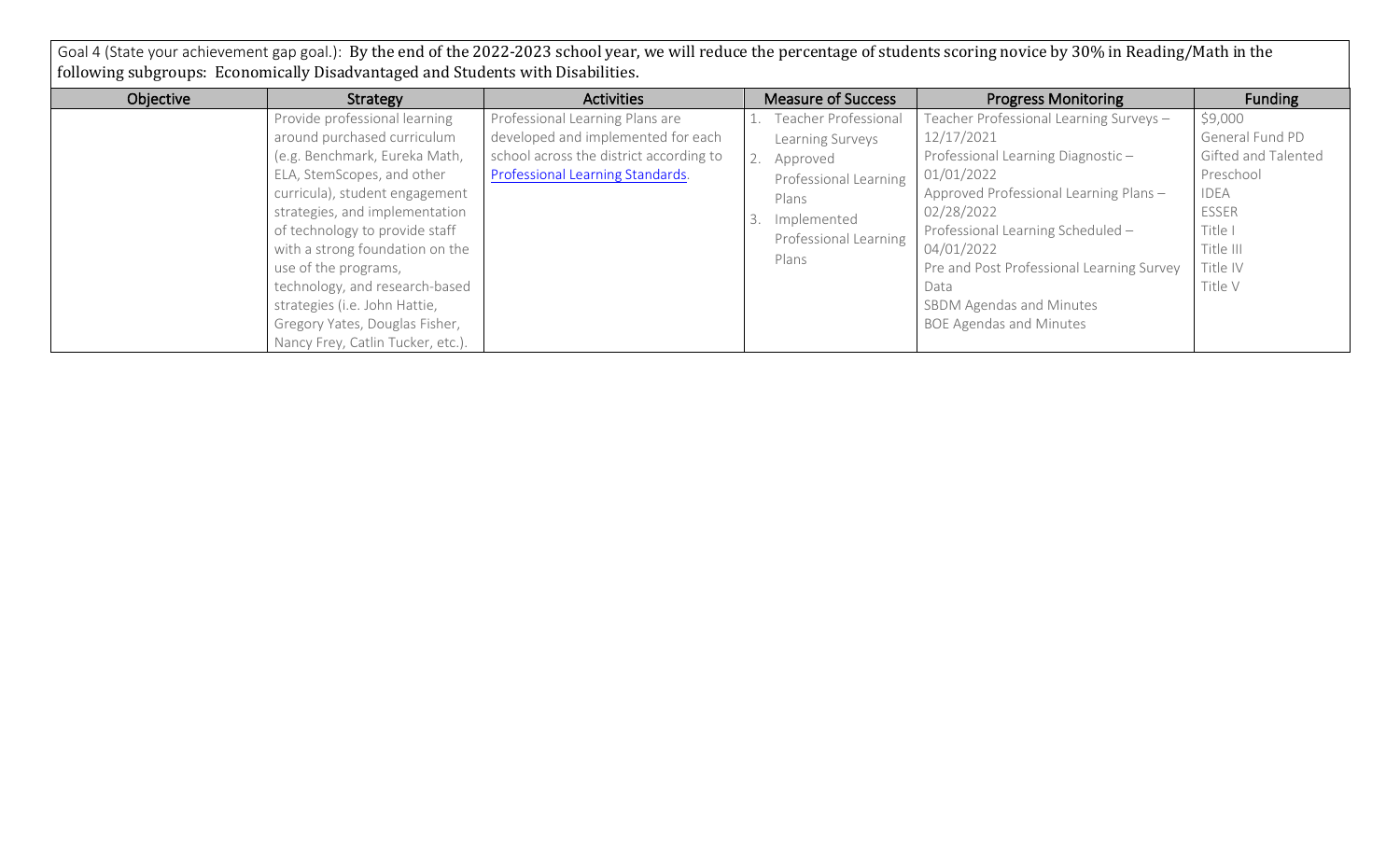## 5: Transition Readiness

| Objective                                                                                                                                                                                                                                                                                           | Strategy                                                                                                         | <b>Activities</b>                                                                                                                         | <b>Measure of Success</b>                                                                                                                                                                              | <b>Progress Monitoring</b>                                                                                                                                                                                                                                                                               | <b>Funding</b>                                                            |
|-----------------------------------------------------------------------------------------------------------------------------------------------------------------------------------------------------------------------------------------------------------------------------------------------------|------------------------------------------------------------------------------------------------------------------|-------------------------------------------------------------------------------------------------------------------------------------------|--------------------------------------------------------------------------------------------------------------------------------------------------------------------------------------------------------|----------------------------------------------------------------------------------------------------------------------------------------------------------------------------------------------------------------------------------------------------------------------------------------------------------|---------------------------------------------------------------------------|
| Create a Graduate Profile with<br>aligned goals and activities for<br>all students PreK-12.<br><b>KCWP1</b><br><b>KCWP 2</b><br><b>KCWP3</b><br>KCWP <sub>4</sub><br><b>KCWP5</b><br><b>KCWP6</b>                                                                                                   | Provide opportunities for all<br>students to show competencies<br>necessary to achieve their next<br>transition. | Use Focus Groups to gather input for<br>Graduate Profile development that<br>includes all stakeholders PreK-12.                           | 1. Rosters of Parent,<br>Teacher, Student,<br>Focus Group<br>Membership<br>2. Calendar of Focus<br>Group Meetings,<br>Minutes of Focus<br>3.<br><b>Group Meetings</b><br>4. Draft Graduate<br>Profile. | Focus Group Calendars - 02/01/2022<br>Focus Group Meetings Competed -<br>03/15/2022<br>SBDM Review of Draft Graduate Profile -<br>04/15/2022<br>BOE Approval of Graduate Profile -<br>06/01/2022<br>SBDM Agendas and Minutes<br><b>BOE Agendas and Minutes</b>                                           | \$1,000<br>General Fund<br>Title I<br>Title V                             |
| Teachers and students will<br>participate in a common<br>instructional framework that<br>focuses on core standards,<br>formative assessments, and<br>planning for student<br>engagement.<br>KCWP <sub>1</sub><br><b>KCWP 2</b><br><b>KCWP3</b><br><b>KCWP4</b><br><b>KCWP5</b><br>KCWP <sub>6</sub> | Provide common frameworks<br>for curriculum, instruction, and<br>assessment to ensure student<br>success.        | Conduct ELEOT, and other instructional<br>walkthroughs, to measure student<br>engagement and instructional<br>pedagogy within classrooms. | Administrative<br>1.<br>Certification in ELEOT<br>2.<br>ELEOT Walkthrough<br>Reports.<br>Curriculum Checks<br>3.<br>Other Walkthrough<br>4.<br>Reports                                                 | Completed ELEOT Certifications -<br>01/03/2022<br>ELEOT Walkthrough Cycle 1-01/31/2022<br>ELEOT Walkthrough Cycle 2 - 04/15/2022<br>ELEOT Walkthrough Cycle 3 - 09/30/2022<br>Curriculum Checks - Monthly<br>Walkthrough Reports - Monthly<br>SBDM Agendas and Minutes<br><b>BOE Agendas and Minutes</b> | \$0<br>General Fund<br><b>ESSER</b>                                       |
|                                                                                                                                                                                                                                                                                                     |                                                                                                                  | Teachers will use a common<br>instructional framework.                                                                                    | Professional Growth<br>1.<br>Plans<br>2.<br>Professional<br>Development<br>Records of<br>Participation<br><b>Teacher Reflections</b><br>3.<br>4. TPGES Evaluations                                     | Professional Learning - 08/16/2022<br>Staff Professional Growth Plans-<br>09/30/2022<br>Teacher Reflections - 09/21/2022<br>TPGES Observations - 03/31/2023<br>SBDM Agendas and Minutes<br><b>BOE Agendas and Minutes</b>                                                                                | \$6,000<br>General Fund<br><b>ESSER</b><br>Title I<br>Title IV<br>Title V |

Goal 5 (State your transition readiness goal). By the end of the 2022-2022 school year, 85% of students in the graduating class of 2022 will complete the requirements for college and/or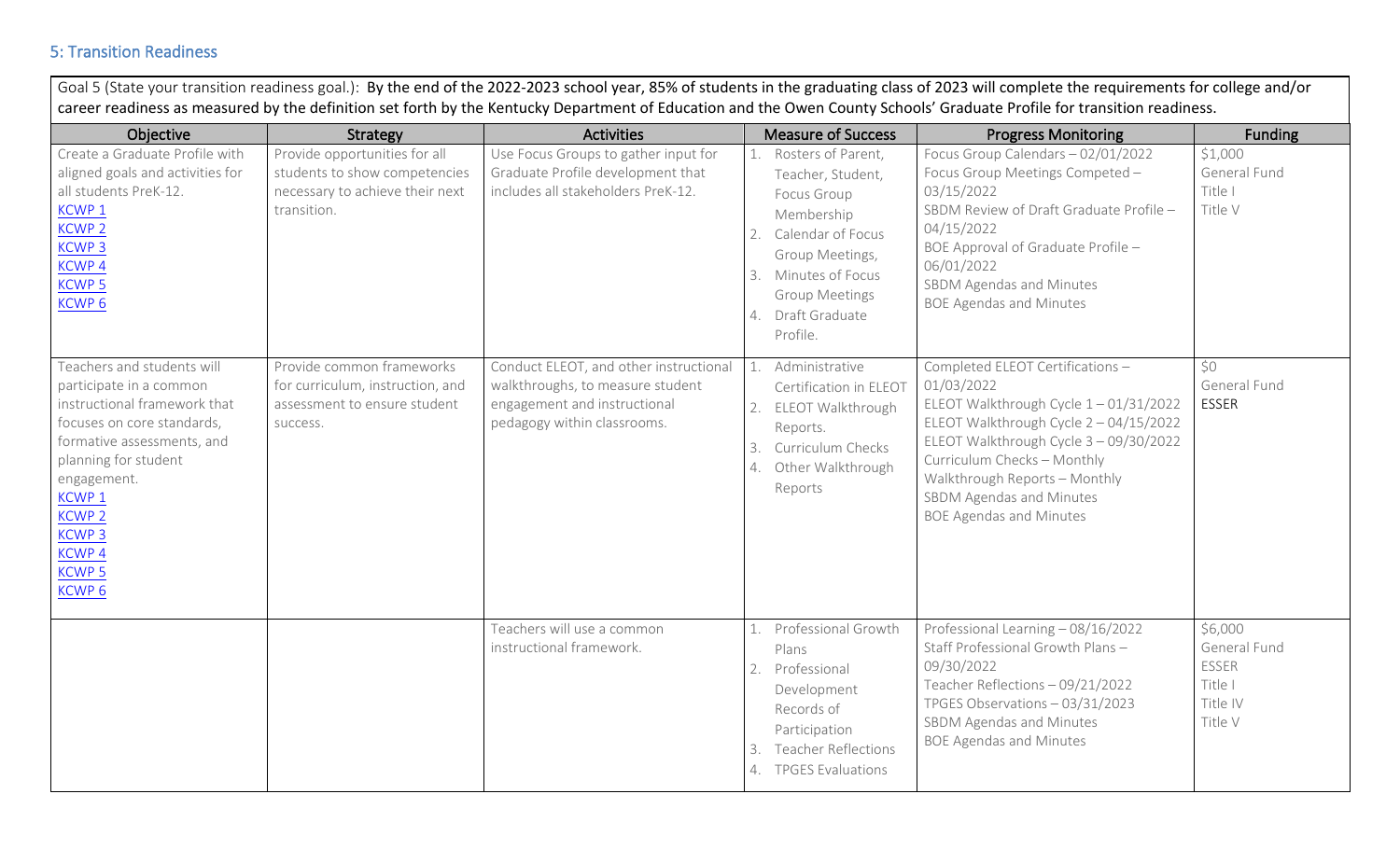| Goal 5 (State your transition readiness goal.): By the end of the 2022-2023 school year, 85% of students in the graduating class of 2023 will complete the requirements for college and/or<br>career readiness as measured by the definition set forth by the Kentucky Department of Education and the Owen County Schools' Graduate Profile for transition readiness. |                                                                                                           |                                                                                                                                                                            |                                                                                                                                                        |                                                                                                                                                                                                                                                                                                          |                                                                           |  |  |
|------------------------------------------------------------------------------------------------------------------------------------------------------------------------------------------------------------------------------------------------------------------------------------------------------------------------------------------------------------------------|-----------------------------------------------------------------------------------------------------------|----------------------------------------------------------------------------------------------------------------------------------------------------------------------------|--------------------------------------------------------------------------------------------------------------------------------------------------------|----------------------------------------------------------------------------------------------------------------------------------------------------------------------------------------------------------------------------------------------------------------------------------------------------------|---------------------------------------------------------------------------|--|--|
| Objective                                                                                                                                                                                                                                                                                                                                                              | Strategy                                                                                                  | <b>Activities</b>                                                                                                                                                          | <b>Measure of Success</b>                                                                                                                              | <b>Progress Monitoring</b>                                                                                                                                                                                                                                                                               | <b>Funding</b>                                                            |  |  |
|                                                                                                                                                                                                                                                                                                                                                                        |                                                                                                           | Vertical content meetings will be<br>implemented across the district to<br>review the learning continuum in<br>reading and mathematics.                                    | 1. Vertical Meeting<br>Agendas<br>Highlighted Standard<br>2.<br>Sets with what was<br>taught in the<br>previous year.                                  | Districtwide Vertical Content Meetings -<br>06/01/2022 and 08/12/2022<br>Highlighted Content Standard Sets Given<br>to Next Grade Level-06/01/2022<br>SBDM Agendas and Minutes<br><b>BOE Agendas and Minutes</b>                                                                                         | \$2,000<br>General Fund<br><b>ESSER</b><br>Title I<br>Title IV<br>Title V |  |  |
| All schools will select or develop<br>comprehensive curricula for<br>Science, Social Studies, Writing,<br>and elective courses. Curricula<br>will be researched, analyzed,<br>and approved by SBDM<br>Councils.<br>KCWP <sub>1</sub><br><b>KCWP 2</b><br><b>KCWP3</b><br><b>KCWP4</b><br><b>KCWP 5</b><br>KCWP <sub>6</sub>                                            | Provide common frameworks<br>for curriculum, instruction, and<br>assessment to ensure student<br>success. | Conduct ELEOT, and other instructional<br>walkthroughs, to measure student<br>engagement and instructional<br>pedagogy within in-person and remote<br>learning classrooms. | Administrative<br>Certification in ELEOT<br>ELEOT Walkthrough<br>2.<br>Reports.<br>Curriculum Checks<br>3.<br>Other Walkthrough<br>4.<br>Reports       | Completed ELEOT Certifications -<br>01/15/2021<br>ELEOT Walkthrough Cycle 1-02/15/2021<br>ELEOT Walkthrough Cycle 2 - 04/15/2021<br>ELEOT Walkthrough Cycle 3 - 09/15/2021<br>Curriculum Checks - Monthly<br>Walkthrough Reports - Monthly<br>SBDM Agendas and Minutes<br><b>BOE Agendas and Minutes</b> | \$0<br>General Fund                                                       |  |  |
|                                                                                                                                                                                                                                                                                                                                                                        |                                                                                                           | Teachers will use a common<br>instructional framework.                                                                                                                     | Professional Growth<br>Plans<br>Professional<br>2.<br>Development<br>Records of<br>Participation<br><b>Teacher Reflections</b><br>4. TPGES Evaluations | Professional Learning - 08/15/2021<br>Staff Professional Growth Plans-<br>09/27/2021<br>Teacher Reflections - 09/21/2022<br>TPGES Observations - 03/31/2022<br>SBDM Agendas and Minutes<br><b>BOE Agendas and Minutes</b>                                                                                | \$6,000<br>General Fund<br>Title I<br>Title IV<br>Title V                 |  |  |
|                                                                                                                                                                                                                                                                                                                                                                        |                                                                                                           | Vertical content meetings will be<br>implemented across the district to<br>review the learning continuum in<br>reading and mathematics.                                    | <b>Vertical Meeting</b><br>Agendas<br>Highlighted Standard<br>2.<br>Sets with what was<br>taught in the<br>previous year.                              | Vertical Content Meetings - 02/15/2021<br>Highlighted Content Standard Sets Given<br>to Next Grade Level-06/01/2021<br>Beginning of Year Content Meetings -<br>08/15/2021<br>SBDM Agendas and Minutes<br><b>BOE Agendas and Minutes</b>                                                                  | \$2,000<br>General Fund<br>Title I<br>Title IV<br>Title V                 |  |  |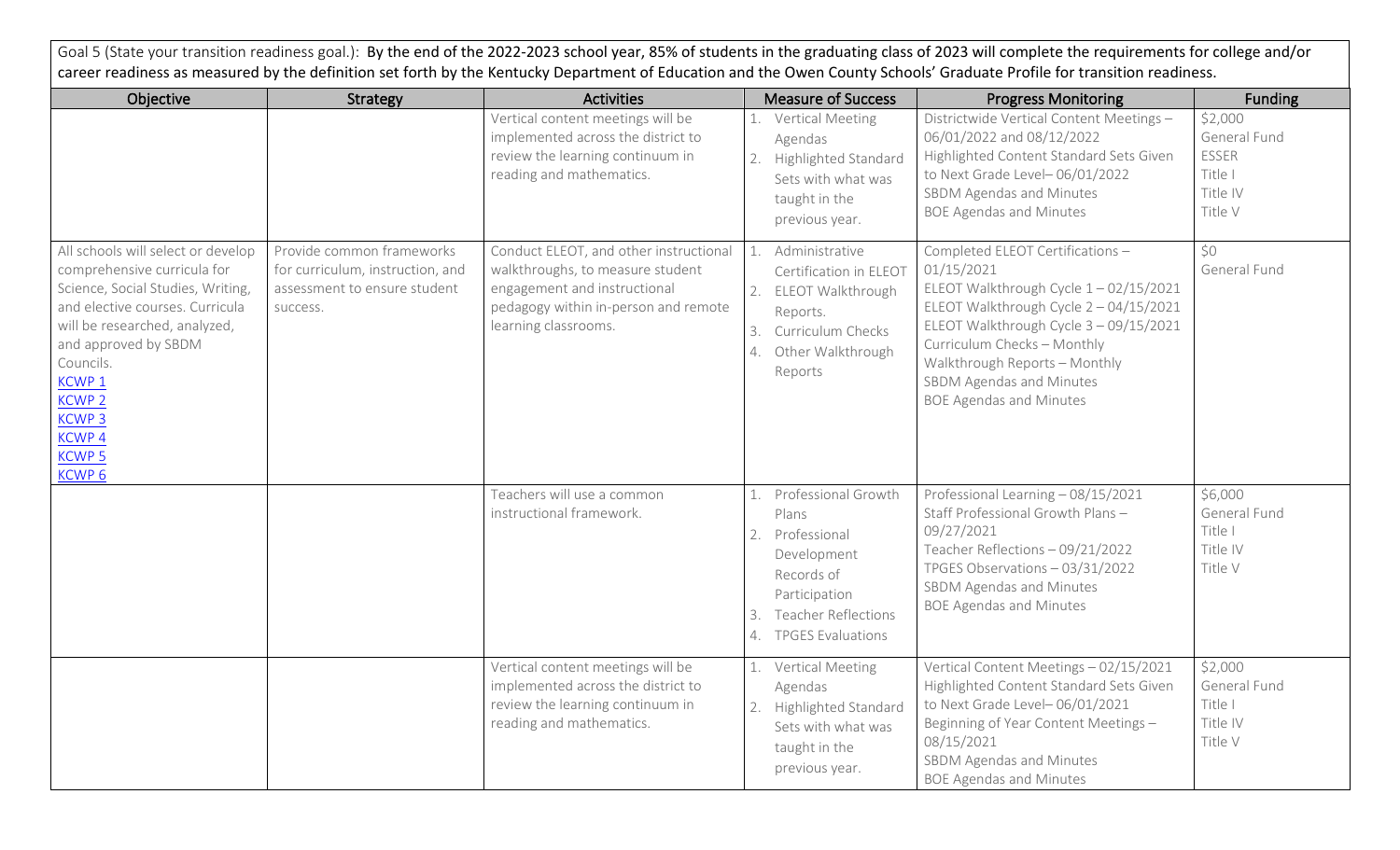Goal 5 (State your transition readiness goal.): By the end of the 2022-2023 school year, 85% of students in the graduating class of 2023 will complete the requirements for college and/or career readiness as measured by the definition set forth by the Kentucky Department of Education and the Owen County Schools' Graduate Profile for transition readiness.

| Objective                                                                                                                                                                                                                           | Strategy                                                                                                                                                                                                                                                                                                                                                                                                                              | <b>Activities</b>                                                                                                                                    |                | <b>Measure of Success</b>                                                                                                               | <b>Progress Monitoring</b>                                                                                                                                                                                                                                                                                                             | <b>Funding</b>                                                                                                                                                 |
|-------------------------------------------------------------------------------------------------------------------------------------------------------------------------------------------------------------------------------------|---------------------------------------------------------------------------------------------------------------------------------------------------------------------------------------------------------------------------------------------------------------------------------------------------------------------------------------------------------------------------------------------------------------------------------------|------------------------------------------------------------------------------------------------------------------------------------------------------|----------------|-----------------------------------------------------------------------------------------------------------------------------------------|----------------------------------------------------------------------------------------------------------------------------------------------------------------------------------------------------------------------------------------------------------------------------------------------------------------------------------------|----------------------------------------------------------------------------------------------------------------------------------------------------------------|
| Implement personalized<br>learning strategies and<br>opportunities (differentiation) to<br>increase student engagement.<br>KCWP <sub>1</sub><br><b>KCWP 2</b><br><b>KCWP3</b><br><b>KCWP4</b><br><b>KCWP 5</b><br>KCWP <sub>6</sub> | Create flexible, personalized<br>learning opportunities for all<br>students using research-based<br>strategies (i.e. John Hattie,<br>Gregory Yates, Douglas Fisher,<br>Nancy Frey, Catlin Tucker, etc.)                                                                                                                                                                                                                               | Develop and implement common<br>examples of personalized learning.                                                                                   | 1.             | Common<br>Personalized Learning<br>Examples                                                                                             | Develop Personalized Learning Examples -<br>06/01/2022<br>Implement Personalized Learning<br>Examples $-12/30/2022$<br>SBDM Agendas and Minutes<br><b>BOE Agendas and Minutes</b><br>Walkthroughs<br>Lesson Plans                                                                                                                      | \$500<br>General Fund<br>Gifted and Talented<br>Preschool<br><b>IDEA</b><br><b>ESSER</b><br>Title I<br>Title III<br>Title IV<br>Title V                        |
|                                                                                                                                                                                                                                     | Invest in curriculum materials<br>and other instructional tools to<br>meet the personalized learning<br>needs of students.                                                                                                                                                                                                                                                                                                            | Purchase curriculum and instructional<br>materials for personalized learning.                                                                        | 1.<br>2.<br>3. | Curriculum<br>Purchased<br>Instructional<br>Materials Purchased<br>Hexagon Tool                                                         | Curriculum Purchased - 03/31/2022<br>Instructional Materials Purchased -<br>03/31/2022<br>SBDM Agendas and Minutes<br><b>BOE Agendas and Minutes</b>                                                                                                                                                                                   | \$300,000<br>General Fund<br>CARES Act Funds<br><b>ESSER</b><br>Gifted and Talented<br>Preschool<br><b>IDEA</b><br>Title I<br>Title III<br>Title IV<br>Title V |
|                                                                                                                                                                                                                                     | Provide professional learning<br>around purchased curriculum<br>(e.g. Benchmark, Eureka Math,<br>ELA, StemScopes, and other<br>curricula), student engagement<br>strategies, and implementation<br>of technology to provide staff<br>with a strong foundation on the<br>use of the programs,<br>technology, and research-based<br>strategies (i.e. John Hattie,<br>Gregory Yates, Douglas Fisher,<br>Nancy Frey, Catlin Tucker, etc.) | Professional Learning Plans are<br>developed and implemented for each<br>school across the district according to<br>Professional Learning Standards. | 2.<br>3.       | Teacher Professional<br>Learning Surveys<br>Approved<br>Professional Learning<br>Plans<br>Implemented<br>Professional Learning<br>Plans | Teacher Professional Learning Surveys -<br>12/17/2021<br>Professional Learning Diagnostic-<br>01/01/2022<br>Approved Professional Learning Plans -<br>02/28/2022<br>Professional Learning Scheduled -<br>04/01/2022<br>Pre and Post Professional Learning Survey<br>Data<br>SBDM Agendas and Minutes<br><b>BOE Agendas and Minutes</b> | \$9,000<br>General Fund PD<br>Gifted and Talented<br>Preschool<br><b>IDEA</b><br>ESSER<br>Title I<br>Title III<br>Title IV<br>Title V                          |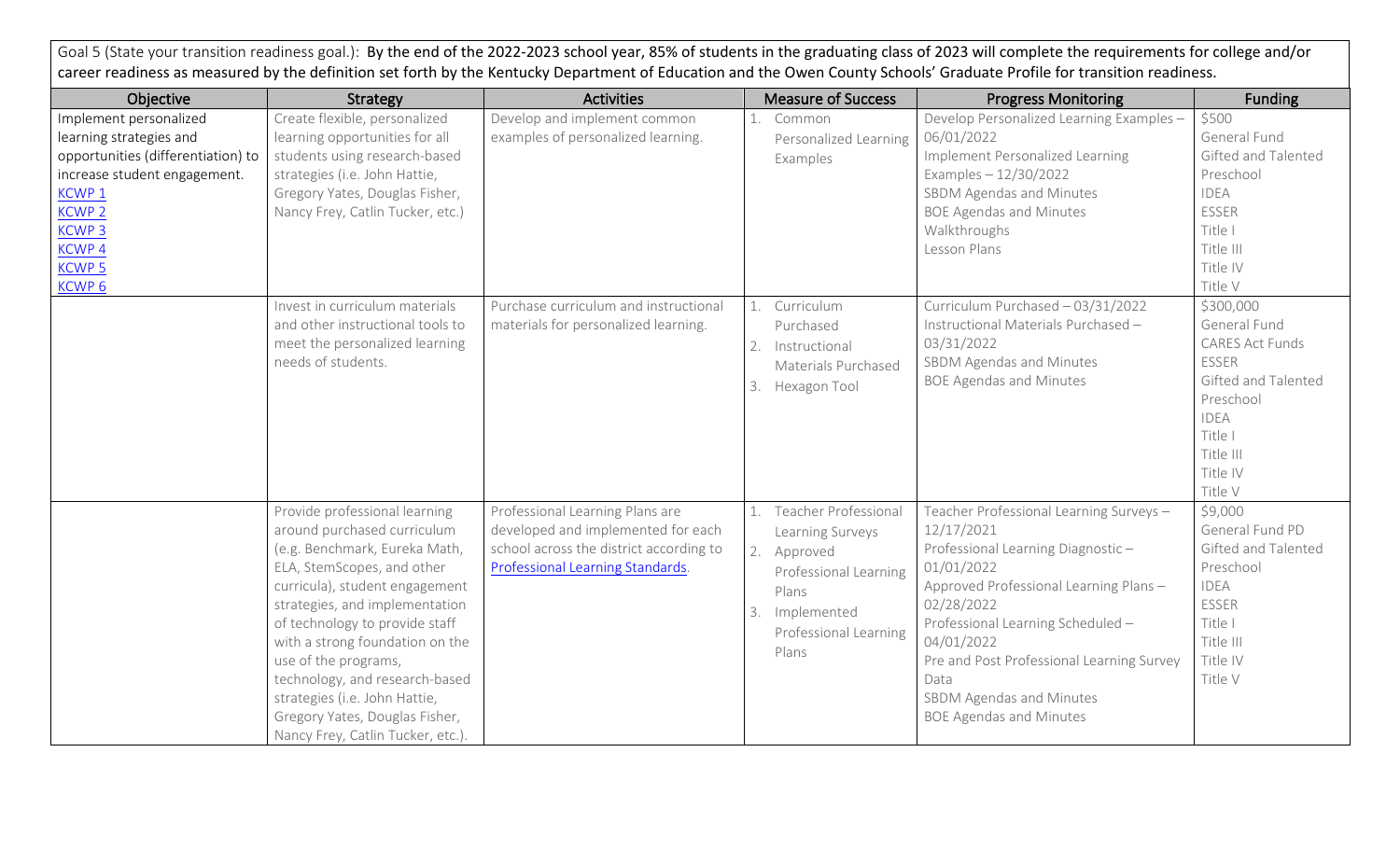## 6: Graduation Rate

| Goal 6 (State your graduation rate goal.): By the end of the 2022-2023 school year, the 4-year adjusted cohort graduation rate for the Class of 2023 will meet or exceed 98%.                                                                                                                       |                                                                                                                  |                                                                                                                                           |                                                                                                                                                                                                           |                                                                                                                                                                                                                                                                                                          |                                                                           |  |  |  |  |
|-----------------------------------------------------------------------------------------------------------------------------------------------------------------------------------------------------------------------------------------------------------------------------------------------------|------------------------------------------------------------------------------------------------------------------|-------------------------------------------------------------------------------------------------------------------------------------------|-----------------------------------------------------------------------------------------------------------------------------------------------------------------------------------------------------------|----------------------------------------------------------------------------------------------------------------------------------------------------------------------------------------------------------------------------------------------------------------------------------------------------------|---------------------------------------------------------------------------|--|--|--|--|
| Objective                                                                                                                                                                                                                                                                                           | <b>Strategy</b>                                                                                                  | <b>Activities</b>                                                                                                                         | <b>Measure of Success</b>                                                                                                                                                                                 | <b>Progress Monitoring</b>                                                                                                                                                                                                                                                                               | Funding                                                                   |  |  |  |  |
| Create a Graduate Profile with<br>aligned goals and activities for<br>all students PreK-12.<br><b>KCWP1</b><br><b>KCWP 2</b><br><b>KCWP3</b><br><b>KCWP4</b><br><b>KCWP5</b><br>KCWP <sub>6</sub>                                                                                                   | Provide opportunities for all<br>students to show competencies<br>necessary to achieve their next<br>transition. | Use Focus Groups to gather input for<br>Graduate Profile development that<br>includes all stakeholders PreK-12.                           | Rosters of Parent,<br>Teacher, Student,<br>Focus Group<br>Membership<br>Calendar of Focus<br>2.<br>Group Meetings.<br>Minutes of Focus<br>3.<br><b>Group Meetings</b><br>Draft Graduate<br>4.<br>Profile. | Focus Group Calendars - 02/01/2022<br>Focus Group Meetings Competed -<br>03/15/2022<br>SBDM Review of Draft Graduate Profile -<br>04/15/2022<br>BOE Approval of Graduate Profile -<br>06/01/2022<br>SBDM Agendas and Minutes<br><b>BOE Agendas and Minutes</b>                                           | \$1,000<br>General Fund<br>Title I<br>Title V                             |  |  |  |  |
| Teachers and students will<br>participate in a common<br>instructional framework that<br>focuses on core standards,<br>formative assessments, and<br>planning for student<br>engagement.<br>KCWP <sub>1</sub><br><b>KCWP 2</b><br><b>KCWP3</b><br><b>KCWP4</b><br><b>KCWP5</b><br>KCWP <sub>6</sub> | Provide common frameworks<br>for curriculum, instruction, and<br>assessment to ensure student<br>success.        | Conduct ELEOT, and other instructional<br>walkthroughs, to measure student<br>engagement and instructional<br>pedagogy within classrooms. | Administrative<br>1.<br>Certification in ELEOT<br>2. ELEOT Walkthrough<br>Reports.<br>Curriculum Checks<br>3.<br>Other Walkthrough<br>4.<br>Reports                                                       | Completed ELEOT Certifications -<br>01/03/2022<br>ELEOT Walkthrough Cycle 1-01/31/2022<br>ELEOT Walkthrough Cycle 2 - 04/15/2022<br>ELEOT Walkthrough Cycle 3 - 09/30/2022<br>Curriculum Checks - Monthly<br>Walkthrough Reports - Monthly<br>SBDM Agendas and Minutes<br><b>BOE Agendas and Minutes</b> | \$0<br>General Fund<br><b>ESSER</b>                                       |  |  |  |  |
|                                                                                                                                                                                                                                                                                                     |                                                                                                                  | Teachers will use a common<br>instructional framework.                                                                                    | Professional Growth<br>$\mathbf{1}$ .<br>Plans<br>2.<br>Professional<br>Development<br>Records of<br>Participation<br><b>Teacher Reflections</b><br>4. TPGES Evaluations                                  | Professional Learning - 08/16/2022<br>Staff Professional Growth Plans-<br>09/30/2022<br>Teacher Reflections - 09/21/2022<br>TPGES Observations - 03/31/2023<br>SBDM Agendas and Minutes<br><b>BOE Agendas and Minutes</b>                                                                                | \$6,000<br>General Fund<br><b>ESSER</b><br>Title I<br>Title IV<br>Title V |  |  |  |  |
|                                                                                                                                                                                                                                                                                                     |                                                                                                                  | Vertical content meetings will be<br>implemented across the district to<br>review the learning continuum in<br>reading and mathematics.   | 1. Vertical Meeting<br>Agendas<br>2. Highlighted Standard<br>Sets with what was                                                                                                                           | Districtwide Vertical Content Meetings -<br>06/01/2022 and 08/12/2022<br>Highlighted Content Standard Sets Given<br>to Next Grade Level-06/01/2022<br>SBDM Agendas and Minutes                                                                                                                           | \$2,000<br>General Fund<br><b>ESSER</b><br>Title I<br>Title IV            |  |  |  |  |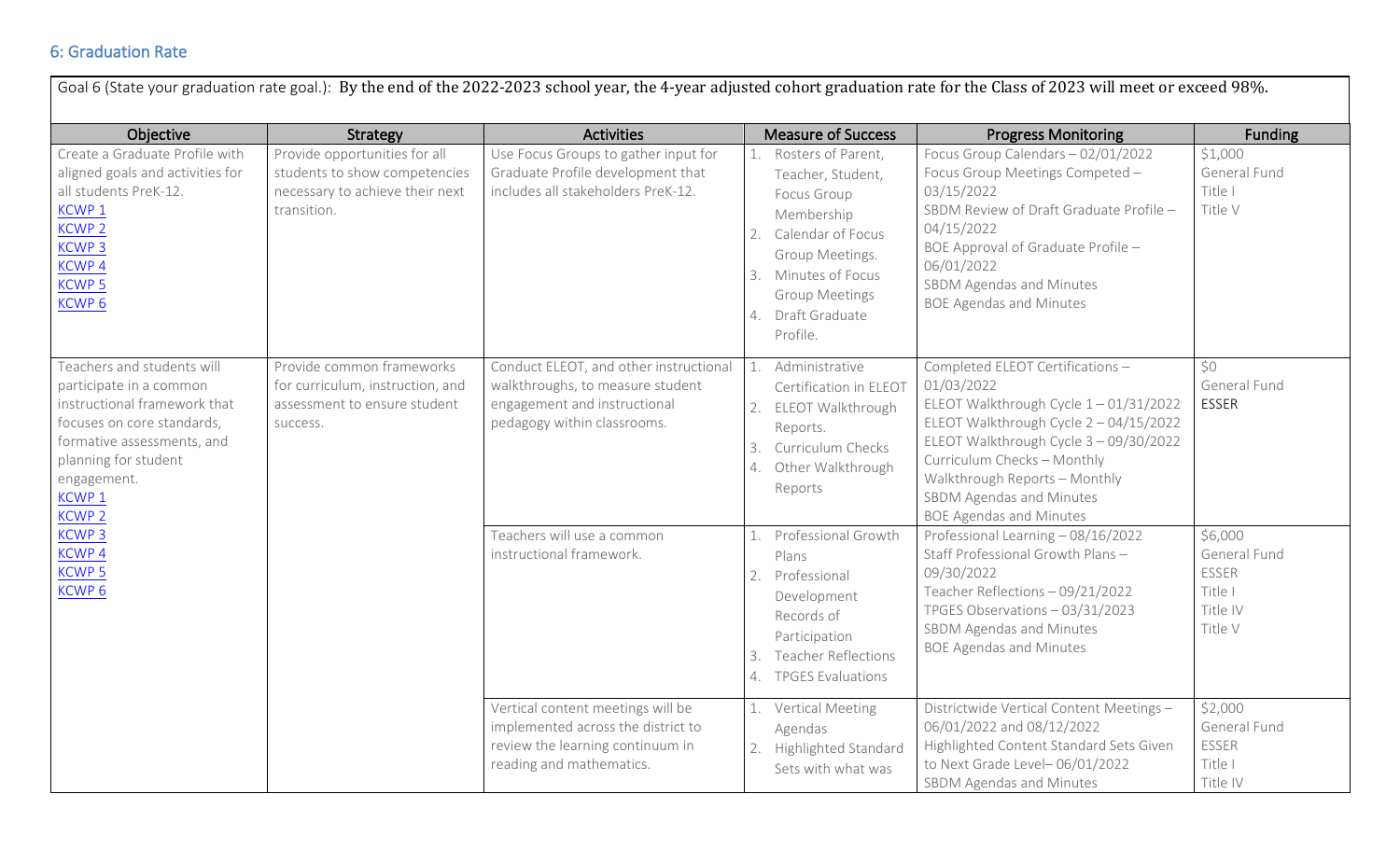| Goal 6 (State your graduation rate goal.): By the end of the 2022-2023 school year, the 4-year adjusted cohort graduation rate for the Class of 2023 will meet or exceed 98%.                                                                                                                                                               |                                                                                                                                                                                                         |                                                                                                                                                                            |                                                                                                                                                                  |                                                                                                                                                                                                                                                                                                          |                                                                                                                       |  |  |  |
|---------------------------------------------------------------------------------------------------------------------------------------------------------------------------------------------------------------------------------------------------------------------------------------------------------------------------------------------|---------------------------------------------------------------------------------------------------------------------------------------------------------------------------------------------------------|----------------------------------------------------------------------------------------------------------------------------------------------------------------------------|------------------------------------------------------------------------------------------------------------------------------------------------------------------|----------------------------------------------------------------------------------------------------------------------------------------------------------------------------------------------------------------------------------------------------------------------------------------------------------|-----------------------------------------------------------------------------------------------------------------------|--|--|--|
| Objective                                                                                                                                                                                                                                                                                                                                   | <b>Strategy</b>                                                                                                                                                                                         | <b>Activities</b>                                                                                                                                                          | <b>Measure of Success</b>                                                                                                                                        | <b>Progress Monitoring</b>                                                                                                                                                                                                                                                                               | <b>Funding</b>                                                                                                        |  |  |  |
|                                                                                                                                                                                                                                                                                                                                             |                                                                                                                                                                                                         |                                                                                                                                                                            | taught in the<br>previous year.                                                                                                                                  | <b>BOE Agendas and Minutes</b>                                                                                                                                                                                                                                                                           | Title V                                                                                                               |  |  |  |
| All schools will select or develop<br>comprehensive curricula for<br>Science, Social Studies, Writing,<br>and elective courses. Curricula<br>will be researched, analyzed,<br>and approved by SBDM<br>Councils.<br>KCWP <sub>1</sub><br><b>KCWP 2</b><br><b>KCWP<sub>3</sub></b><br>KCWP <sub>4</sub><br><b>KCWP 5</b><br>KCWP <sub>6</sub> | Provide common frameworks<br>for curriculum, instruction, and<br>assessment to ensure student<br>success.                                                                                               | Conduct ELEOT, and other instructional<br>walkthroughs, to measure student<br>engagement and instructional<br>pedagogy within in-person and remote<br>learning classrooms. | Administrative<br>Certification in ELEOT<br>ELEOT Walkthrough<br>2.<br>Reports.<br>Curriculum Checks<br>3.<br>Other Walkthrough<br>4.<br>Reports                 | Completed ELEOT Certifications -<br>01/15/2021<br>ELEOT Walkthrough Cycle 1-02/15/2021<br>ELEOT Walkthrough Cycle 2 - 04/15/2021<br>ELEOT Walkthrough Cycle 3 - 09/15/2021<br>Curriculum Checks - Monthly<br>Walkthrough Reports - Monthly<br>SBDM Agendas and Minutes<br><b>BOE Agendas and Minutes</b> | ŚO.<br>General Fund                                                                                                   |  |  |  |
|                                                                                                                                                                                                                                                                                                                                             |                                                                                                                                                                                                         | Teachers will use a common<br>instructional framework.                                                                                                                     | Professional Growth<br>Plans<br>Professional<br>2.<br>Development<br>Records of<br>Participation<br><b>Teacher Reflections</b><br><b>TPGES Evaluations</b><br>4. | Professional Learning - 08/15/2021<br>Staff Professional Growth Plans -<br>09/27/2021<br>Teacher Reflections - 09/21/2022<br>TPGES Observations - 03/31/2022<br>SBDM Agendas and Minutes<br><b>BOE Agendas and Minutes</b>                                                                               | \$6,000<br>General Fund<br>Title I<br>Title IV<br>Title V                                                             |  |  |  |
|                                                                                                                                                                                                                                                                                                                                             |                                                                                                                                                                                                         | Vertical content meetings will be<br>implemented across the district to<br>review the learning continuum in<br>reading and mathematics.                                    | <b>Vertical Meeting</b><br>Agendas<br>Highlighted Standard<br>2.<br>Sets with what was<br>taught in the<br>previous year.                                        | Vertical Content Meetings - 02/15/2021<br>Highlighted Content Standard Sets Given<br>to Next Grade Level-06/01/2021<br>Beginning of Year Content Meetings -<br>08/15/2021<br>SBDM Agendas and Minutes<br><b>BOE Agendas and Minutes</b>                                                                  | \$2,000<br>General Fund<br>Title I<br>Title IV<br>Title V                                                             |  |  |  |
| Implement personalized<br>learning strategies and<br>opportunities (differentiation) to<br>increase student engagement.<br><b>KCWP1</b><br><b>KCWP 2</b><br><b>KCWP3</b><br>KCWP <sub>4</sub><br><b>KCWP5</b>                                                                                                                               | Create flexible, personalized<br>learning opportunities for all<br>students using research-based<br>strategies (i.e. John Hattie,<br>Gregory Yates, Douglas Fisher,<br>Nancy Frey, Catlin Tucker, etc.) | Develop and implement common<br>examples of personalized learning.                                                                                                         | Common<br>Personalized Learning   06/01/2022<br>Examples                                                                                                         | Develop Personalized Learning Examples -<br>Implement Personalized Learning<br>Examples $-12/30/2022$<br>SBDM Agendas and Minutes<br><b>BOE Agendas and Minutes</b><br>Walkthroughs<br>Lesson Plans                                                                                                      | \$500<br>General Fund<br>Gifted and Talented<br>Preschool<br><b>IDEA</b><br>ESSER<br>Title I<br>Title III<br>Title IV |  |  |  |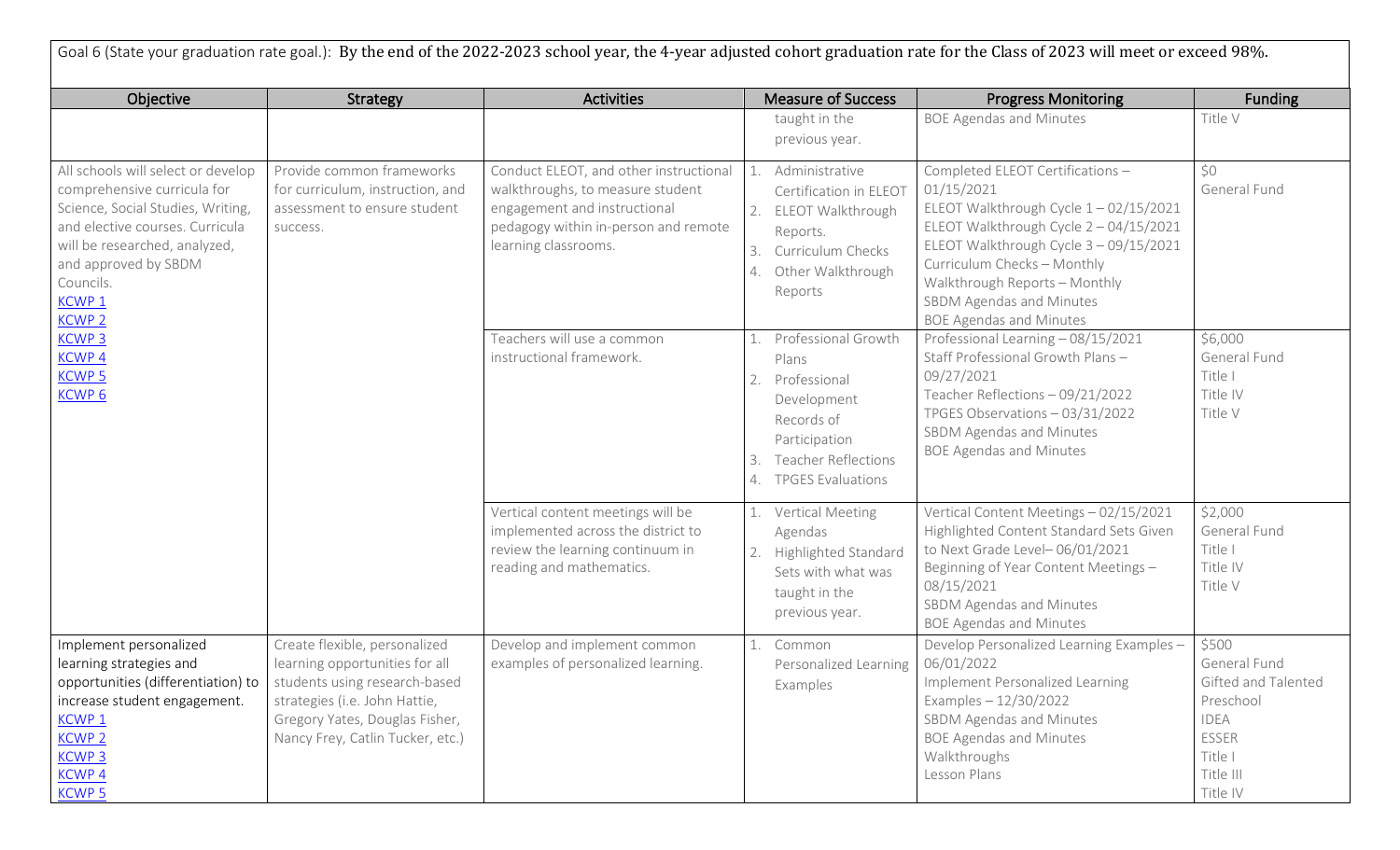| Goal 6 (State your graduation rate goal.): By the end of the 2022-2023 school year, the 4-year adjusted cohort graduation rate for the Class of 2023 will meet or exceed 98%. |                                                                                                                                                                                                                                                                                                                                                                                                                                       |                                                                                                                                                      |                                                                                                                                                            |                                                                                                                                                                                                                                                                                                                                       |                                                                                                                                              |  |  |  |
|-------------------------------------------------------------------------------------------------------------------------------------------------------------------------------|---------------------------------------------------------------------------------------------------------------------------------------------------------------------------------------------------------------------------------------------------------------------------------------------------------------------------------------------------------------------------------------------------------------------------------------|------------------------------------------------------------------------------------------------------------------------------------------------------|------------------------------------------------------------------------------------------------------------------------------------------------------------|---------------------------------------------------------------------------------------------------------------------------------------------------------------------------------------------------------------------------------------------------------------------------------------------------------------------------------------|----------------------------------------------------------------------------------------------------------------------------------------------|--|--|--|
| Objective                                                                                                                                                                     | <b>Strategy</b>                                                                                                                                                                                                                                                                                                                                                                                                                       | <b>Activities</b>                                                                                                                                    | <b>Measure of Success</b>                                                                                                                                  | <b>Progress Monitoring</b>                                                                                                                                                                                                                                                                                                            | <b>Funding</b>                                                                                                                               |  |  |  |
| KCWP <sub>6</sub>                                                                                                                                                             | Invest in curriculum materials<br>and other instructional tools to<br>meet the personalized learning<br>needs of students.                                                                                                                                                                                                                                                                                                            | Purchase curriculum and instructional<br>materials for personalized learning.                                                                        | Curriculum<br>Purchased<br>Instructional<br>Materials Purchased                                                                                            | Curriculum Purchased - 03/31/2022<br>Instructional Materials Purchased -<br>03/31/2022<br>SBDM Agendas and Minutes                                                                                                                                                                                                                    | Title V<br>\$300,000<br>General Fund<br>CARES Act Funds<br><b>ESSER</b>                                                                      |  |  |  |
|                                                                                                                                                                               |                                                                                                                                                                                                                                                                                                                                                                                                                                       |                                                                                                                                                      | 3.<br>Hexagon Tool                                                                                                                                         | <b>BOE Agendas and Minutes</b>                                                                                                                                                                                                                                                                                                        | Gifted and Talented<br>Preschool<br><b>IDEA</b><br>Title I<br>Title III<br>Title IV<br>Title V                                               |  |  |  |
|                                                                                                                                                                               | Provide professional learning<br>around purchased curriculum<br>(e.g. Benchmark, Eureka Math,<br>ELA, StemScopes, and other<br>curricula), student engagement<br>strategies, and implementation<br>of technology to provide staff<br>with a strong foundation on the<br>use of the programs,<br>technology, and research-based<br>strategies (i.e. John Hattie,<br>Gregory Yates, Douglas Fisher,<br>Nancy Frey, Catlin Tucker, etc.) | Professional Learning Plans are<br>developed and implemented for each<br>school across the district according to<br>Professional Learning Standards. | <b>Teacher Professional</b><br>Learning Surveys<br>2.<br>Approved<br>Professional Learning<br>Plans<br>Implemented<br>3.<br>Professional Learning<br>Plans | Teacher Professional Learning Surveys-<br>12/17/2021<br>Professional Learning Diagnostic-<br>01/01/2022<br>Approved Professional Learning Plans -<br>02/28/2022<br>Professional Learning Scheduled -<br>04/01/2022<br>Pre and Post Professional Learning Survey<br>Data<br>SBDM Agendas and Minutes<br><b>BOE Agendas and Minutes</b> | \$9,000<br>General Fund PD<br>Gifted and Talented<br>Preschool<br><b>IDEA</b><br><b>ESSER</b><br>Title I<br>Title III<br>Title IV<br>Title V |  |  |  |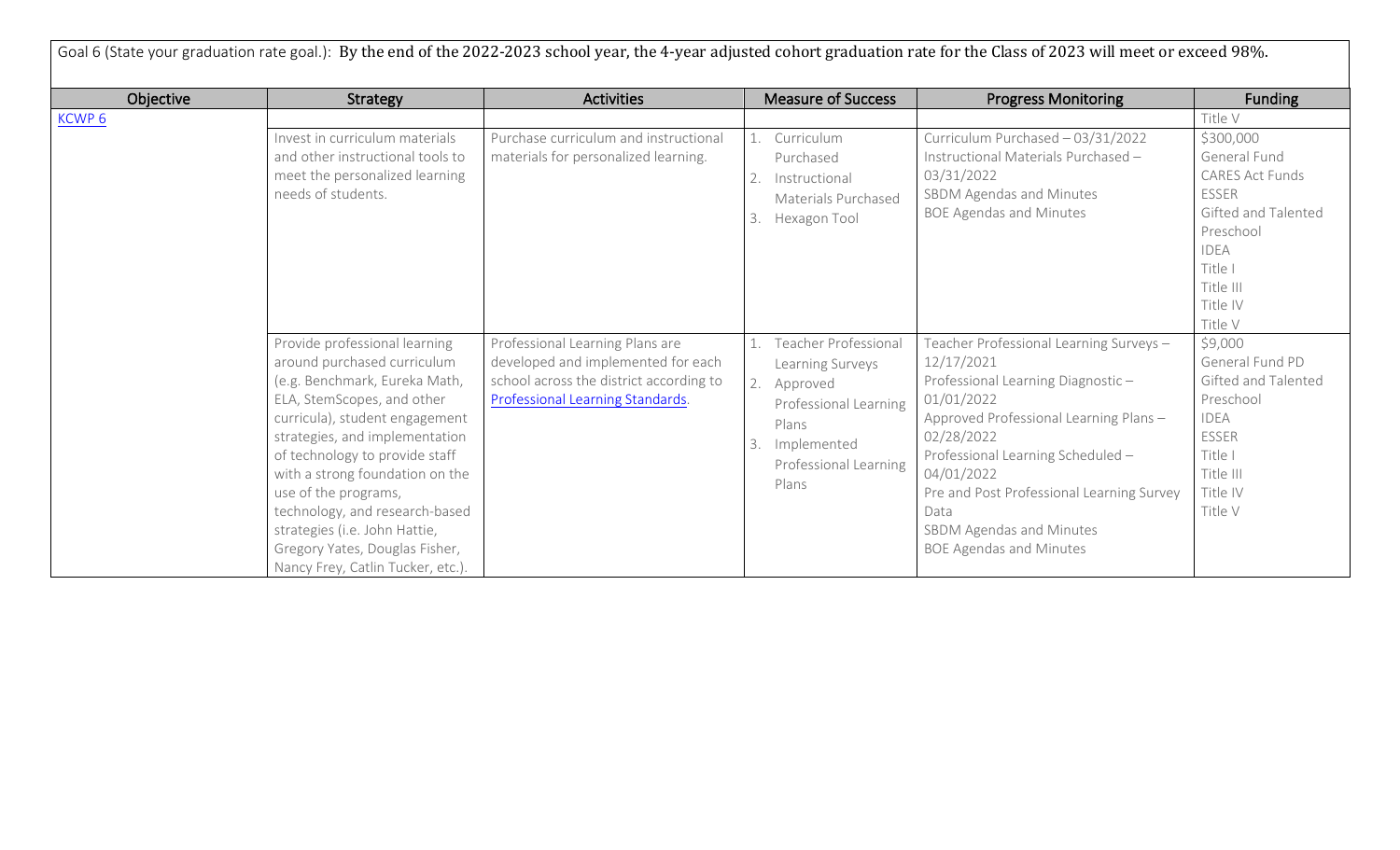Goal 7 (State your separate goal.): The health and wellness needs of all students PreK-12 and all staff will be a focus of all schools and programs to improve physical activity, nutrition, and social-emotional learning.

| Objective                                                                                                                                                                                                                                                   | <b>Strategy</b>                                                                                                                                                                                               | <b>Activities</b>                                                                                                                                                                                                                     |                | Measure of<br><b>Success</b>                                                                                                                                                                                                                                                                                      | <b>Progress Monitoring</b>                                                                                                                                                                                                                                   | <b>Funding</b>                                                  |
|-------------------------------------------------------------------------------------------------------------------------------------------------------------------------------------------------------------------------------------------------------------|---------------------------------------------------------------------------------------------------------------------------------------------------------------------------------------------------------------|---------------------------------------------------------------------------------------------------------------------------------------------------------------------------------------------------------------------------------------|----------------|-------------------------------------------------------------------------------------------------------------------------------------------------------------------------------------------------------------------------------------------------------------------------------------------------------------------|--------------------------------------------------------------------------------------------------------------------------------------------------------------------------------------------------------------------------------------------------------------|-----------------------------------------------------------------|
| A District Wellness Committee will be created and<br>fully functioning to address student health and<br>wellness needs focused on physical activity,<br>nutrition, and social-emotional health of all students<br>and staff throughout Owen County Schools. | Identify student/staff<br>safety and health<br>concerns and provide<br>strategies and resources<br>to overcome them.<br>FRYSC will work in<br>collaboration with all<br>schools and<br>departments to assist. | There will be established<br><b>District Wellness</b><br>Committee meetings<br>throughout the remainder<br>of the 2021-2022 school<br>year and 2022-2023<br>school year that updates<br>policies at the school and<br>district level. | 1.<br>3.<br>4. | <b>District Wellness</b><br>Committee<br>Agendas and<br>Minutes<br>2. School Health<br>Assessment<br>Results<br><b>Updated District</b><br><b>Wellness Policy</b><br>Updated School<br><b>Wellness Policies</b><br>5. Board of<br>Education<br>Agendas and<br>Minutes<br>6. School SBDM<br>Agendas and<br>Minutes | District Wellness Committee<br>Analysis of Student Health<br>Data $-06/01/2022$<br><b>Updated District Wellness</b><br>Policy - 06/30/2022<br>Updated School Wellness<br>Policies - 12/31/2022<br>SBDM Agendas and Minutes<br><b>BOE Agendas and Minutes</b> | \$0<br>General Fund<br><b>FRYSC</b><br><b>ESSER</b><br>Title IV |
| All schools will continue to implement a research-<br>based social and emotional learning curriculum to<br>address the SEL needs of all students PreK-12.                                                                                                   | SBDM Councils and<br>school administration<br>will monitor the SEL<br>curriculum.                                                                                                                             | There will be an adopted<br>SEL curriculum at each<br>school that is monitored<br>consistently in all<br>classrooms.                                                                                                                  |                | 1. School<br>Committee<br>Agendas and<br>Minutes<br>2. School SBDM<br>Agendas and<br>Minutes<br>3. Purchased SEL<br>Curriculum<br>4. Hexagon Tool                                                                                                                                                                 | <b>School Counselor Reports</b><br>(OCES and MBMS)<br>Xello Reports (OCHS)<br>Walkthrough Data (All<br>Schools)<br>SBDM Agendas and Minutes<br><b>BOE Agendas and Minutes</b>                                                                                | \$5,000<br>General Fund<br><b>ESSER</b><br>Title IV             |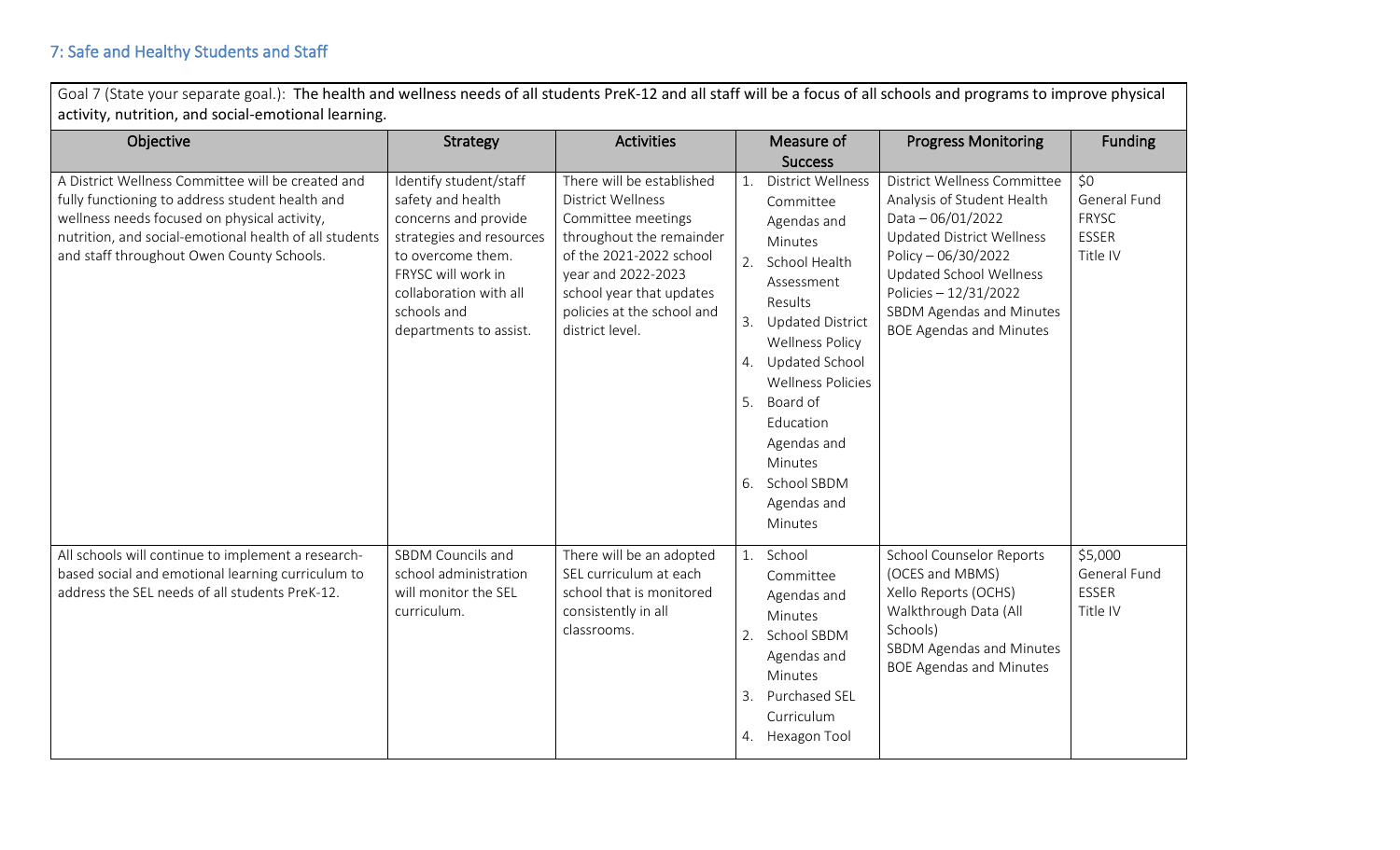Goal 7 (State your separate goal.): The health and wellness needs of all students PreK-12 and all staff will be a focus of all schools and programs to improve physical activity, nutrition, and social-emotional learning.

| Objective                                                                                                                               | Strategy                                                                                                                                                                                                                                   | <b>Activities</b>                                                                                                                                                                                                                       |                      | Measure of                                                                                                                                           | <b>Progress Monitoring</b>                                                                                                            | <b>Funding</b>                                                      |
|-----------------------------------------------------------------------------------------------------------------------------------------|--------------------------------------------------------------------------------------------------------------------------------------------------------------------------------------------------------------------------------------------|-----------------------------------------------------------------------------------------------------------------------------------------------------------------------------------------------------------------------------------------|----------------------|------------------------------------------------------------------------------------------------------------------------------------------------------|---------------------------------------------------------------------------------------------------------------------------------------|---------------------------------------------------------------------|
|                                                                                                                                         |                                                                                                                                                                                                                                            |                                                                                                                                                                                                                                         |                      | <b>Success</b>                                                                                                                                       |                                                                                                                                       |                                                                     |
|                                                                                                                                         | SEL will be monitored at<br>each school using the<br>Resiliency Poll through<br>TerraceMetrics. FRYSC<br>will assist in the<br>implementation of the<br>assessment along with<br>counseling with students<br>after each<br>administration. | There will be Resiliency<br>Poll data on students (5-<br>12) from each school.<br>OCES will explore<br>assessments to measure<br>student SEL progress.                                                                                  | 4.                   | Resiliency Poll<br>Data<br><b>SBDM Council</b><br>Agendas and<br><b>Minutes</b><br>BOE Agenda and<br><b>Minutes</b><br>Hexagon Tool                  | Resiliency Poll Data -<br>05/31/2022 and November<br>1, 2022<br>SBDM Agendas and Minutes<br><b>BOE Agendas and Minutes</b>            | \$4,000<br>General Fund<br><b>FRYSC</b><br><b>ESSER</b><br>Title IV |
| All schools will implement a research-based multi-<br>tiered system of support around the academic and<br>behavioral needs of students. | Adopt and implement<br>an MTSS plan that<br>focuses on both<br>academics and behavior.                                                                                                                                                     | SBDM Council will adopt<br>an MTSS Plan. The district<br>MTSS Manual will be<br>revised and updated to<br>reflect school plans.<br>Staff will receive<br>appropriate professional<br>learning around academic<br>and behavior supports. | 2.<br>3.<br>4.<br>5. | School MTSS<br>Plan<br>District MTSS<br>Manual<br><b>SBDM Council</b><br>Agendas and<br>Minutes<br><b>BOE Agendas</b><br>and Minutes<br>Hexagon Tool | School MTSS Plans-<br>06/30/2022<br>District MTSS Manual-<br>10/01/2022<br>SBDM Agendas and Minutes<br><b>BOE Agendas and Minutes</b> | \$100,000<br>General Fund<br><b>ESSER</b><br>Title IV               |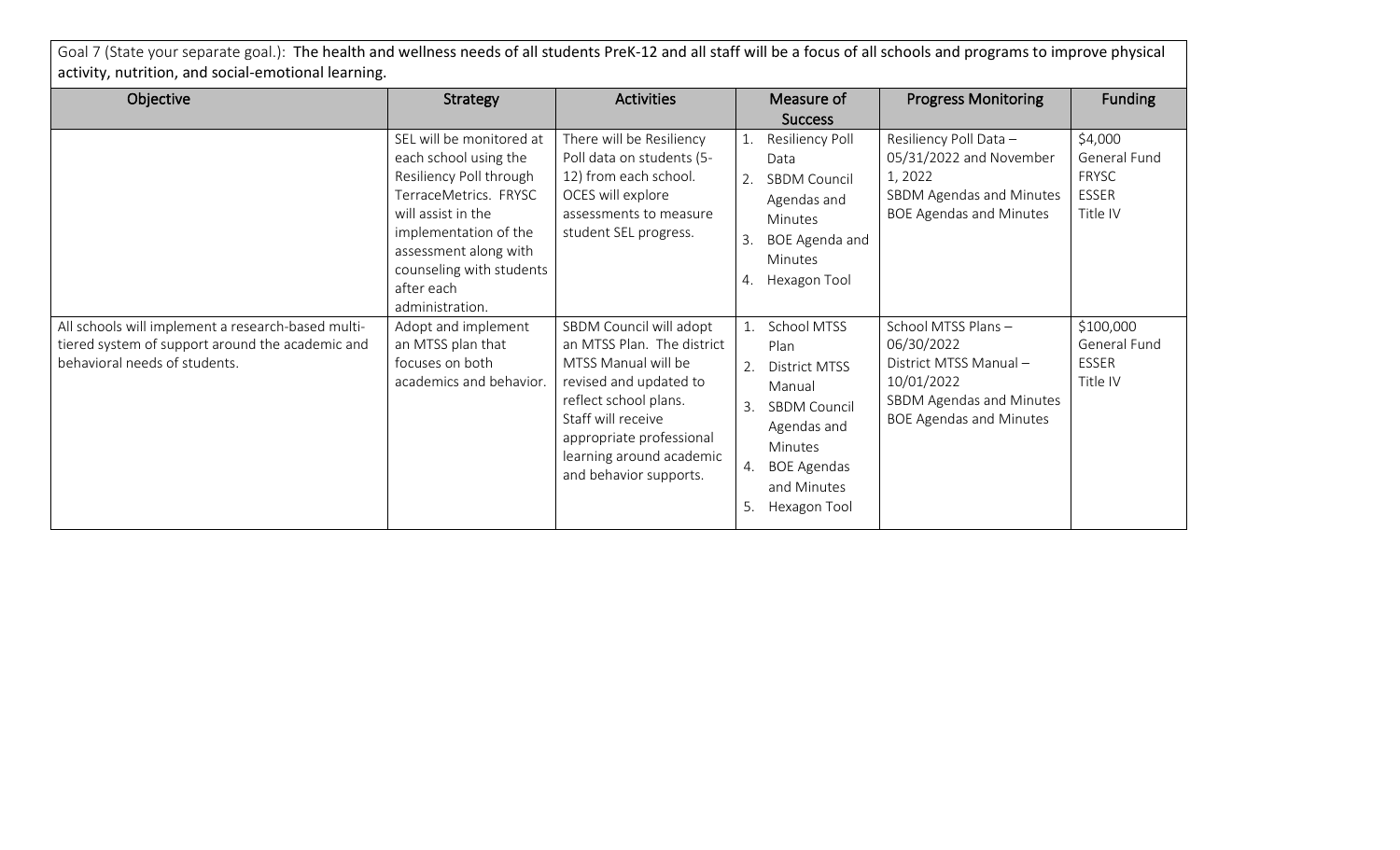Goal 8 (State your separate goal.): The recruitment and retention of staff will be a focus during the recruitment, hiring, onboarding, development of ongoing professional learning, and promotion of the district.

| Objective                                                                                   | Strategy                                                                                                                                                                                                             | <b>Activities</b>                                                                            | <b>Measure of Success</b>                                                                                                                                                                                     | <b>Progress Monitoring</b>                                                                                                                                                                                                                                                                                                                                                                      | Funding                                          |
|---------------------------------------------------------------------------------------------|----------------------------------------------------------------------------------------------------------------------------------------------------------------------------------------------------------------------|----------------------------------------------------------------------------------------------|---------------------------------------------------------------------------------------------------------------------------------------------------------------------------------------------------------------|-------------------------------------------------------------------------------------------------------------------------------------------------------------------------------------------------------------------------------------------------------------------------------------------------------------------------------------------------------------------------------------------------|--------------------------------------------------|
| Create a positive public identity<br>that encourages staff<br>recruitment and retention.    | Create innovative brand-based<br>processes and incentives to<br>recruit and retain highly<br>qualified staff.                                                                                                        | Create a district marketing/branding<br>plan.                                                | 1. Completed<br>Marketing/Branding<br>Plan                                                                                                                                                                    | Marketing/Branding Plan Completed -<br>12/31/2022<br><b>BOE Agendas and Minutes</b>                                                                                                                                                                                                                                                                                                             | \$5,000<br>General Fund<br>ESSER                 |
| Provide opportunities for staff<br>camaraderie.                                             | Develop a staff social calendar<br>and school culture plan that<br>includes opportunities for<br>activities and social events.<br>FRYSC will continue to<br>participate in school culture and<br>climate committees. | Create a school culture plan that<br>includes a social calendar of activities<br>and events. | School Culture Plan<br>1.<br>Completed Social<br>2.<br>Calendar                                                                                                                                               | School Culture Plan - Ongoing<br>Completed Social Calendar - 02/01/2022<br>SBDM Agendas and Minutes<br><b>BOE Agendas and Minutes</b>                                                                                                                                                                                                                                                           | \$5,000<br>General Fund<br>ESSER<br><b>FRYSC</b> |
| Provide opportunities to<br>recognize staff and teacher<br>leaders throughout the district. | Create innovative brand-based<br>processes, recognitions, and<br>incentives to recruit and retain<br>highly qualified staff.                                                                                         | Create a plan to recognize staff leaders.                                                    | Recognition Plan (List<br>of Leadership<br>Opportunities and<br>Staff Leaders)                                                                                                                                | Completed Recognition Plan - 03/01/2022<br><b>BOE Agendas and Minutes</b>                                                                                                                                                                                                                                                                                                                       | \$0<br>General Fund<br>ESSER                     |
| Provide a structured staff<br>induction process for new staff.                              | Create innovative brand-based<br>processes, recognitions, and<br>incentives to recruit and retain<br>highly qualified staff.                                                                                         | Develop and Implement a Teacher<br>Mentoring Program.                                        | Monthly Agendas<br>1.<br>Classroom<br>2.<br>Observations by<br>Teacher Mentors and<br>Mentees<br>New Teacher<br>3.<br>Reflections and<br>Feedback<br>New Teacher<br>4.<br><b>Induction Meeting</b><br>Minutes | Completed Written New Teacher<br>Induction Plan $-03/01/2022$<br>Mentor/Mentee Data Cycle 1-<br>05/15/2022<br>New Teacher Reflections and Feedback<br>Completed - Ongoing<br>New Teacher Induction Meeting 1-<br>07/29/2021<br>New Teacher Induction Meeting 2 -<br>01/03/2022<br>New Teacher Induction Meeting 3 -<br>03/31/2022<br>SBDM Agendas and Minutes<br><b>BOE Agendas and Minutes</b> | \$0<br>General Fund<br><b>ESSER</b><br>Title I   |